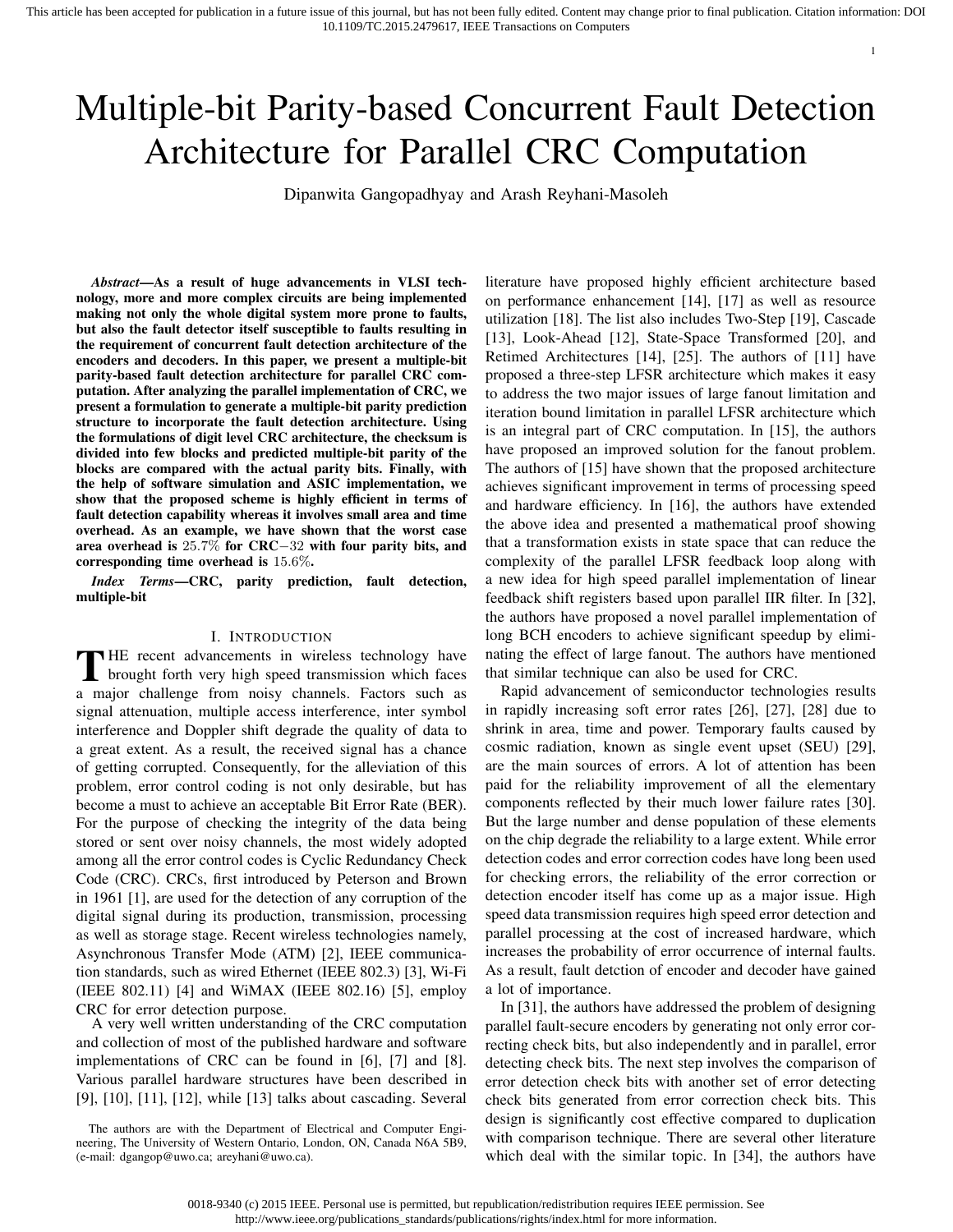discussed the design of a fault secure encoder in between a fault secure RAM and a faulty channel. Error detection and error correction using Residue Number System have been discussed in [35]. In [36], we find the description of fault detection of Reed Solomon encoder, while [37] covers both Reed Solomon encoders and decoders. In both [36] and [37], the area overhead between the self checking implementation and without the self checking capability is mentioned as 50%.

In [23], the authors have presented a new approach for the automated synthesis of multilevel circuits with concurrent error detection using a parity-check code. They have developed a new procedure namely structure-constrained logic optimization and proved that this design along with a checker forms a self-checking circuit. In [24], the authors have addressed the issue of developing reliability driven logic synthesis algorithms by proposing three schemes. The first scheme is duplication and comparison, the second being utilizing Berger code and the third scheme involves partitioning the outputs of the circuit and concurrent error detection based on parity code. In this third scheme, the authors have partitioned the circuit into groups and generated the parity signals in such a way that only one output signal from each group influences a parity signal. They have considered non-overlapping multilevel circuits for the synthesis of outputs in each partition and the parity signals. Our proposed method of the multiple bit parity based concurrent fault detection scheme for parallel CRC computation inherently exploits the non-overlapping feature of the parity generation circuits.

In this paper, we have presented a design concept of a multiple-bit parity-based concurrent fault detection for parallel CRC architecture. In the proposed scheme, the generated CRC output is divided into a few blocks based on the number of parity bits and has been made to go through a multiplebit parity comparison unit. Then, the actual parity bits are compared with the predicted multiple-bit parity of the blocks to incorporate the fault detection architecture. We note that to the best of our knowledge, this paper is the first study specific to parallel CRC computation to generate concurrent fault detection using multiple-bit parity. The contribution of this paper is summarized as follows:

- First, we have derived the formulation for the multiple-bit parity-based fault detection of parallel CRC architecture for the case  $l \geq m$  when l is the number of input message bits processed in each iteration and  $m$  is the degree of the CRC generator polynomial which defines the underlying CRC code. Next, after extending the matrix based formulation of parallel CRC structure for  $l < m$ , we have proposed the concurrent fault detection formulation for this case too.
- Having derived all the required formulations, we have presented the hardware architecture based on the proposed formulation for both the above cases.
- We have discussed a thorough theoretical error and fault analysis using detailed error and fault models along with the investigation of the influence of the generator polynomial on the error propagation. We have also formulated the error detection capability of the proposed scheme covering all the possible  $2^m - 1$  errors. Furthermore,

we have done several fault detection simulation using C codes for various CRC polynomials and different values of the number of parity bits. The simulation results presented in the tabular form confirm the significantly high fault detection capability of the proposed scheme.

• Finally, we have presented a theoretical complexity analysis showing the low required overhead of the proposed scheme. We have done ASIC implementation using Verilog code to confirm these small values of the theoretical complexity overheads.

The remainder of this paper is organized as follows. First in Section II, preliminary ideas regarding parallel CRC have been provided which are essential for the understanding of the proposed scheme. Next in Section III, we propose multiple-bit parity prediction formulations for parallel CRC for all the three possible cases i.e.  $l > m$ ,  $l = m$  and  $l < m$ . In this section we also provide the architecture of our proposed scheme for all these cases. In Section IV, we present our analysis and simulation results followed by complexity analysis in Section V. Finally, we conclude the paper in Section VI.

## II. PRELIMINARIES

In this section the basic concept of CRC computation is described followed by a brief description of parallel CRC formulations. Then, matrix multiplication based parallel CRC architecture proposed in [17] is discussed. We have specially emphasized on this architecture since our proposed concurrent fault detection architecture described in the next section, is based on this architecture. It is noted that the proposed scheme can be applicable on the other parallel CRC structures as well. In case of other parallel CRC architecture, from the syndrome equation, using a similar approach as shown in the proof of Lemma 1, one can derive the necessary equation required to design the fault detection unit. For the parallel structure which uses matrix formulation, our approach can be directly used. Parallel CRC computations proposed in [9], [11], [12] and [20] are formulations where our proposed scheme can be applied. However, for non-matrix formulation structures, we need to follow a similar derivation along with certain modifications. As a result, our multiple bit parity prediction based approach will be applicable for most of the parallel CRC architecture by using a similar derivation on the digit level syndrome formulation.

# *A. CRC Basics*

The generator polynomial of a systematic linear  $(m + k, k)$ error detecting code over  $GF(2)$  is represented by

$$
G(x) = 1 + \sum_{i=1}^{\tau-1} g_i x^i + x^{\tau} + x^m, \ g_i \in \{0, 1\}.
$$
 (1)

In CRC computation first, a message is processed to generate its CRC checksum. Then the CRC is appended to the message to form the codeword, which is transmitted to the receiver over the channel. The receiver again calculates the CRC of the codeword and compares it with the received CRC. If an error is found, the transmission protocol either discards the corrupted data and/or sends a retransmission request. The  $k$  - bit input message  $U(x)$  can similarly be represented as  $U(x) =$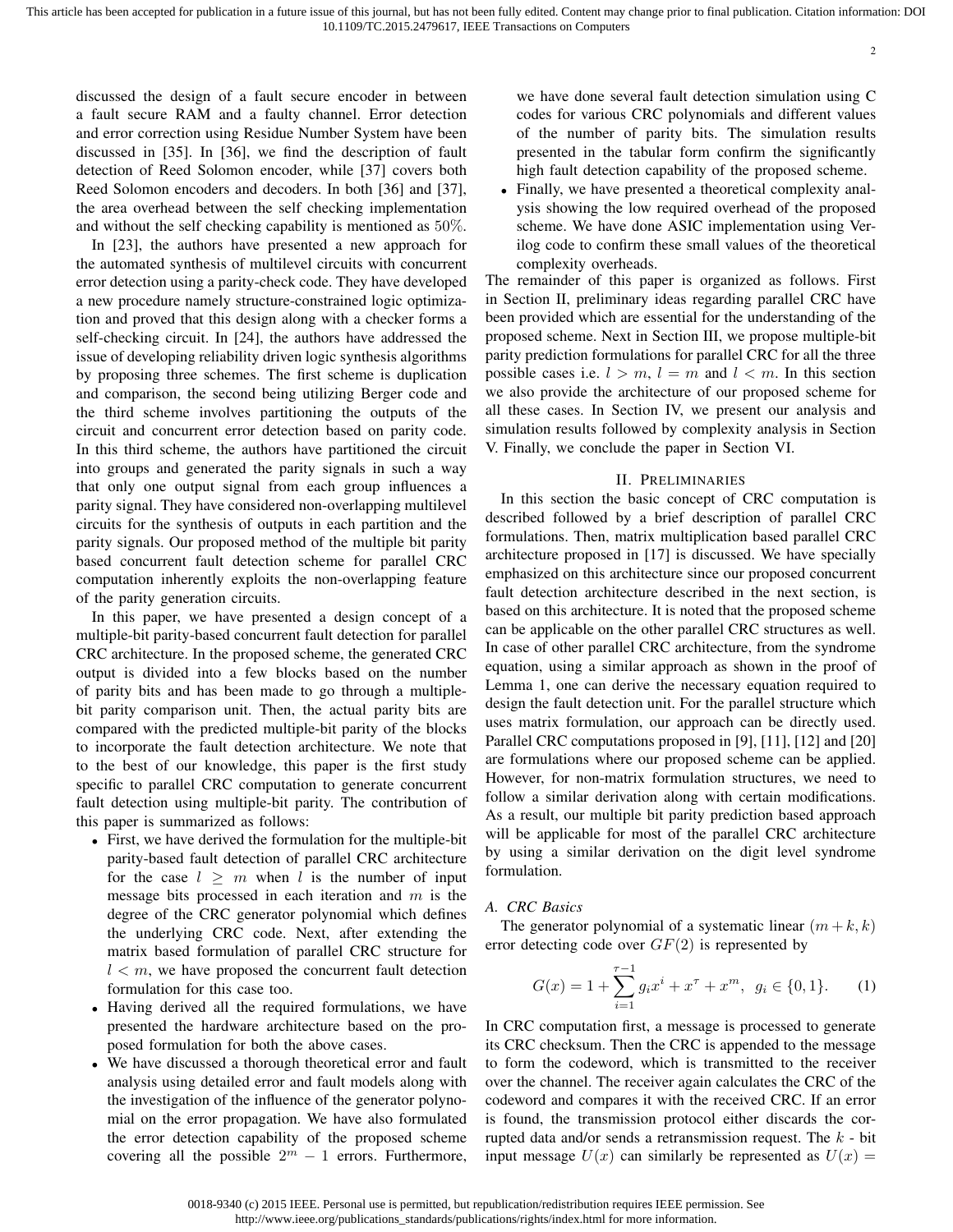3

 $\sum_{i=0}^{k-1} u_i x^i$ ,  $u_i \in \{0, 1\}$ . The *m*−bit CRC checksum, known as the syndrome, is the remainder of the division of  $U(x)$   $x^m$ by  $G(x)$  in  $GF(2)$  i.e.,  $S(x) = (x<sup>m</sup> U(x))$  mod  $G(x)$ . The checksum  $S(x)$  is concatenated with the input message  $U(x)$ to generate the encoded message  $M(x) = x^m U(x) + S(x)$ , which is transmitted over the transmission channel. In a CRC decoder,  $M(x)$  is divided by  $G(x)$  to find the remainder. A non-zero value of the remainder implies the presence of an error.

The above polynomial division of CRC is achieved by feeding the message bits  $U(x)$  into a LFSR structure consisting of registers each of which is accompanied by common clock and clear signals. The coefficient of the highest order term is the first bit to enter the LFSR, while the coefficient of the lowest order term is the last bit [8]. At the end, the calculated value of the remainder is shown by the content of the registers. It is noted that syndrome calculation of a k−bit message requires k clock cycles in a LFSR-based CRC computation. The number of clock cycles can be reduced using parallel circuit. This is explained in the next section.

## *B. Parallel CRC*

The parallel computation of CRC can be performed by treating the message block-wise iteratively where l message bits are processed at each iteration. If k mod  $l \neq 0$ , then  $(l-k \mod l)$ zeroes are prepended to  $U(x)$  to make the message length a multiple of *l*. The *k*-bit message is split into  $q = \lceil \frac{k}{l} \rceil$  message blocks each being  $l$ −bit long. Thus as shown in Fig. 1,  $U(x)$ is divided into q parts,  $U(x) = \sum_{n=0}^{q-1} U_n(x)$ , where  $U_n(x) =$  $B^{(n)}(x) x^{l(q-1-n)}$  and  $B^{(n)}(x) = \sum_{j=0}^{l-1} u_{l(q-1-n)+j} x^j$ .



Fig. 1: Message splitted in  $q$  blocks each being of length  $l$ .

Since  $U_n(x)$  is the *l*-bit message block or binary polynomial being processed at the *n*-th iteration,  $B^{(n)}(x)$  can have maximum of degree  $(l - 1)$  and can also be represented as

$$
B^{(n)}(x) = \sum_{j=0}^{l-1} b_j^{(n)} x^j, \ b_j^{(n)} \in \{0, 1\}.
$$
 (2)

The portion of  $U(x)$  that contains all the blocks for  $j = 0$  to  $j = n$  is denoted by  $U^{(n)}(x)$  and can be written as a recursive equation as follows

$$
U^{(n)}(x) = \sum_{j=0}^{n} U_j(x) = \sum_{j=\{(q-1)-n\}^k}^{k-1} u_j x^j
$$

$$
=x^{l}U^{(n-1)}(x) + B^{(n)}(x),
$$
\n(3)

where  $U^{(0)}(x) = U_0(x)$  and  $U^{(q-1)}(x) = U(x)$ , In Fig. 1, it is shown that  $U_0(x) = \sum_{j=(q-1)l}^{n} u_j x^j$ which has  $(l - k \mod l)$  zeroes prepended to it. In the first iteration cycle of the parallel CRC structure,  $U_0(x)$  is processed to generate the output  $S^{(0)}(x)$ . Then in the next iteration,  $U_1(x) = \sum_{j=(q-2)l}^{(q-1)l-1} u_j x^j$  is processed to generate the output  $S^{(1)}(x)$ . So after two cycles the processed portion of the message is  $U^{(1)}(x) = U^{(0)}(x) + U_1(x)$ . In this way, after  $(q - 1)$  cycles, the processed message is  $U^{(q-2)}(x) =$  $U^{(q-3)}(x) + U_{(q-2)}(x)$ . Then in the last iteration cycle, the last block i.e.  $\widetilde{U}_{(q-1)}(x)$  is processed to generate  $S^{(q-1)}(x)$ . So after the last iteration cycle the processed message is  $U^{(q-1)}(x) = U^{(q-2)}(x) + U_{(q-1)}(x)$ , which is actually the whole message as shown in Fig. 1.

Let  $S^{(n)}(\tilde{x})$  be the syndrome of  $U^{(n)}(x)$ , which can be represented as

$$
S^{(n)}(x) = (x^m U^{(n)}(x)) \mod G(x). \tag{4}
$$

By substituting (3) into (4), one can obtain

$$
S^{(n)}(x) = \{x^l S^{(n-1)}(x) + x^m B^{(n)}(x)\} \mod G(x). \tag{5}
$$

We assume  $l > m$  for the rest of the discussion in this section. The other two conditions, namely  $l < m$  and  $l = m$ , will be considered in Section IV. Now we get from [17], that for  $l > m$  (5) reduces to

$$
S^{(n)}(x) = \{x^m T^{(n)}(x)\} \mod G(x),\tag{6}
$$

where

$$
T^{(n)}(x) = x^{l-m} S^{(n-1)}(x) + B^{(n)}(x).
$$
 (7)

 $T^{(n)}(x)$  can be represented as

$$
T^{(n)}(x) = \sum_{j=0}^{l-1} t_j^{(n)} x^j, \ t_j^{(n)} \in \{0, 1\},\tag{8}
$$

and  $S^{(n)}(x)$  can be represented as  $S^{(n)}(x)$  =  $\sum_{j=0}^{m-1} s_j^{(n)} x^j$ ,  $s_j^{(n)} \in \{0,1\}$ . From (6), (7) and (8), we can write

$$
t_j^{(n)} = \begin{cases} b_j^{(n)} & j \in [0, l - m - 1] \\ b_j^{(n)} + s_{j - (l - m)}^{(n - 1)} & j \in [l - m, l - 1]. \end{cases}
$$
(9)

A matrix multiplication scheme has been proposed in [17], which represents  $(8)$  in matrix multiplication notations as

$$
T^{(n)}(x) = \mathbf{x} \ \mathbf{t}^{(n)},\tag{10}
$$

where  $T^{(n)}(x)$  is a scalar,  $\mathbf{x} = [x^0, ..., x^{l-1}]$  is the row vector and  $\mathbf{t}^{(n)} = \begin{bmatrix} t_0^{(n)}, & \dots, & t_{l-1}^{(n)} \end{bmatrix}^T$  is the column vector.

Similarly, using  $(7)$  and  $(10)$ , we can get the matrix formulation as  $S^{(n)}$ 

$$
(x) = (xm \times t(n)) \mod G(x) = x s(n), where
$$

$$
s(n) = G t(n).
$$
(11)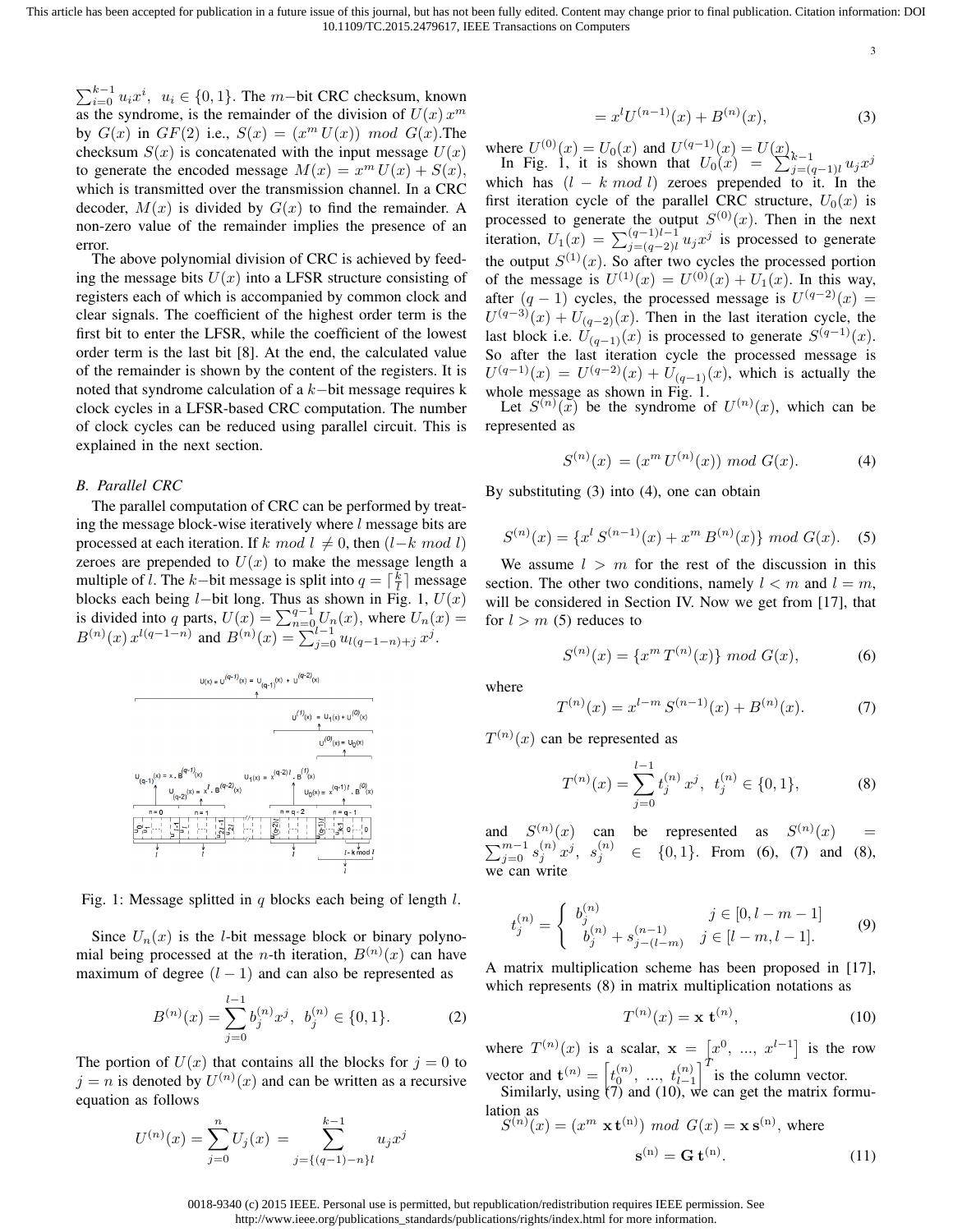$\mathbf{s}^{(n)} = \left[s_0^{(n)}...s_{m-1}^{(n)}\right]^T$  is the column vector and G is a  $m \times l$ matrix whose each element can be represented as  $g_{i,j}$  when  $g_{i,j} \in \{0,1\}$  for  $0 \le i \le m-1$  and  $0 \le j \le l-1$ .

The parallel implementation of a basic structure of CRC is shown in Fig. 2.



Fig. 2: Parallel Implementation of CRC. The block diagram is derived from [9], [11].

In this figure, at the *n*-th iteration, *l*- bit  $B^{(n)}(x)$  and *m*bit  $S^{(n-1)}(x)$  are shifted and XORed to generate  $(m + l)$ bit  $T^{(n)}(x)$  according to (7) and then following (6),  $T^{(n)}(x)$ is made to pass through an array of XOR gates to generate  $T^{(n)}(x) \mod G(x)$  which is the next state value of the syndrome  $S^{(n)}(x)$ . This  $S^{(n)}(x)$  is then passed through flipflops and the current state value of the syndrome  $S^{(n-1)}(x)$  is sent back as feedback. In the first iteration cycle,  $B^{(0)}(x)$  and  $S^{(-1)}(x)$  are processed to generate  $S^{(0)}(x)$  when  $S^{(-1)}(x)$  = 0, while, in the second iteration cycle, this  $S^{(0)}(x)$  is fed back and processed with  $B^{(1)}(x)$  to generate  $S^{(1)}(x)$ . Both  $B^{(0)}(x)$ and  $B^{(1)}(x)$  can be obtained from  $U^{(0)}(x)$  and  $U^{(1)}(x)$  as shown in Fig. 1. In a similar way, the whole message is processed in total q cycles. In the last cycle,  $B^{(q-1)}(x)$  and  $S^{(q-2)}(x)$  are processed to generate  $S^{(q-1)}(x)$  which is the final CRC value i.e.  $S^{(q-1)}(x) = S(x)$ . The relation between  $U^{(q-1)}(x)$  and  $B^{(q-1)}(x)$  is shown in Fig. 1.

The parallel implementation based on the above matrix multiplication of CRC for the case of  $l > m$  proposed in [17] is shown in Fig. 3.



Fig. 3: Parallel Implementation of CRC based on Matrix Multiplication for  $l > m$  [17]. The circuit is derived from [9], [11].

In Fig. 3, the whole design has been split in two different blocks, specifically the T Generation Unit and the Matrix Multiplication Unit. The shift and the adder with two  $(m + l)$  inputs stage shown in Fig. 2 are combined into a single stage in Fig. 3 and is named the T Generation Unit, while the reduction stage consisting of an array of XOR in Fig. 2 is named the Matrix Multiplication Unit in Fig. 3, since the reduction is achieved using matrix multiplication as given in (11). In the T Generation Unit, checksum values from a previous iteration i.e.  $S^{(n-1)}(x)$  and the present block of the message i.e.  $B^{(n)}(x)$  are taken as inputs and XORed to get the output which is  $T^{(n)}(x)$  according to (7). In the Matrix Multiplication Unit, this  $T^{(n)}(x)$  is multiplied with G for the computation of the present CRC terms  $S^{(n)}(x)$  based on (11). Each I.S. box in this unit works as input selection (I.S.) depending on its input from the G matrix. We consider  $g_{i,j}$ as the  $i$ -th row and  $j$ -th column element of the G matrix. The functionality of I.S. box is similar to the AND gate. If the value of  $g_{i,j}$  is 0, then the corresponding I.S. box becomes opencircuit and if the value of  $g_{i,j}$  is 1, then the corresponding I.S. box becomes short-circuit, i.e. if the value of  $g_{i,j}$  is 1, then the output of the corresponding I.S. box is  $t_j$  and if the value of  $g_{i,j}$  is 0, then the output is 0.

4

In the next section, we present the formulation of multiplebit parity-based concurrent fault detection of parallel CRC architecture. Towards that end, we derive a formulation for the calculation of the predicted parity of the syndrome bits , for each of the three conditions i.e.  $l > m$ ,  $l = m$  and  $l < m$ , when l is the number of input message bits in each iteration and  $m$  is the number of CRC bits. We start with the case  $l > m$  since the matrix based CRC formulation of this case has already been presented in [17]. For the other two cases, we have to extend the idea given in [17] to generate the required CRC formulation. In this section, we also present the architecture of the proposed concurrent fault detection of parallel CRC structure based on multiple-bit parity prediction for all the three cases. We present the multiple-bit parity formulation and architecture following the order, i.e. first the structure for  $l > m$  is discussed followed by the design for  $l = m$  and finally the structure corresponding to  $l < m$  is constructed.

Before going to the next section, we present TableI listing all the symbols used throughtout this paper along with their definitions.

# III. CONCURRENT FAULT DETECTION OF PARALLEL CRC **STRUCTURE**

In this section, we consider the parallel CRC architecture proposed in [17] to apply a multiple-bit parity approach on this architecture to achieve concurrent fault detection. This multiple-bit parity checking circuit will compare predicted parity and actual parity of the syndrome bits at the end of each iteration and raise an alarm if they do not match. The block diagram of the proposed scheme has been depicted in Fig. 4.

In Fig. 4, the output of the parity calculation unit is the actual multiple-bit parity of CRC syndrome bits after nth iteration , whereas the output of the parity prediction unit is the predicted multiple-bit parity. The actual parity is obtained by XORing the outputs of the Matrix Multiplication Unit, whereas the predicted parity is evaluated as a different function of inputs. Functionality of T Generation Unit and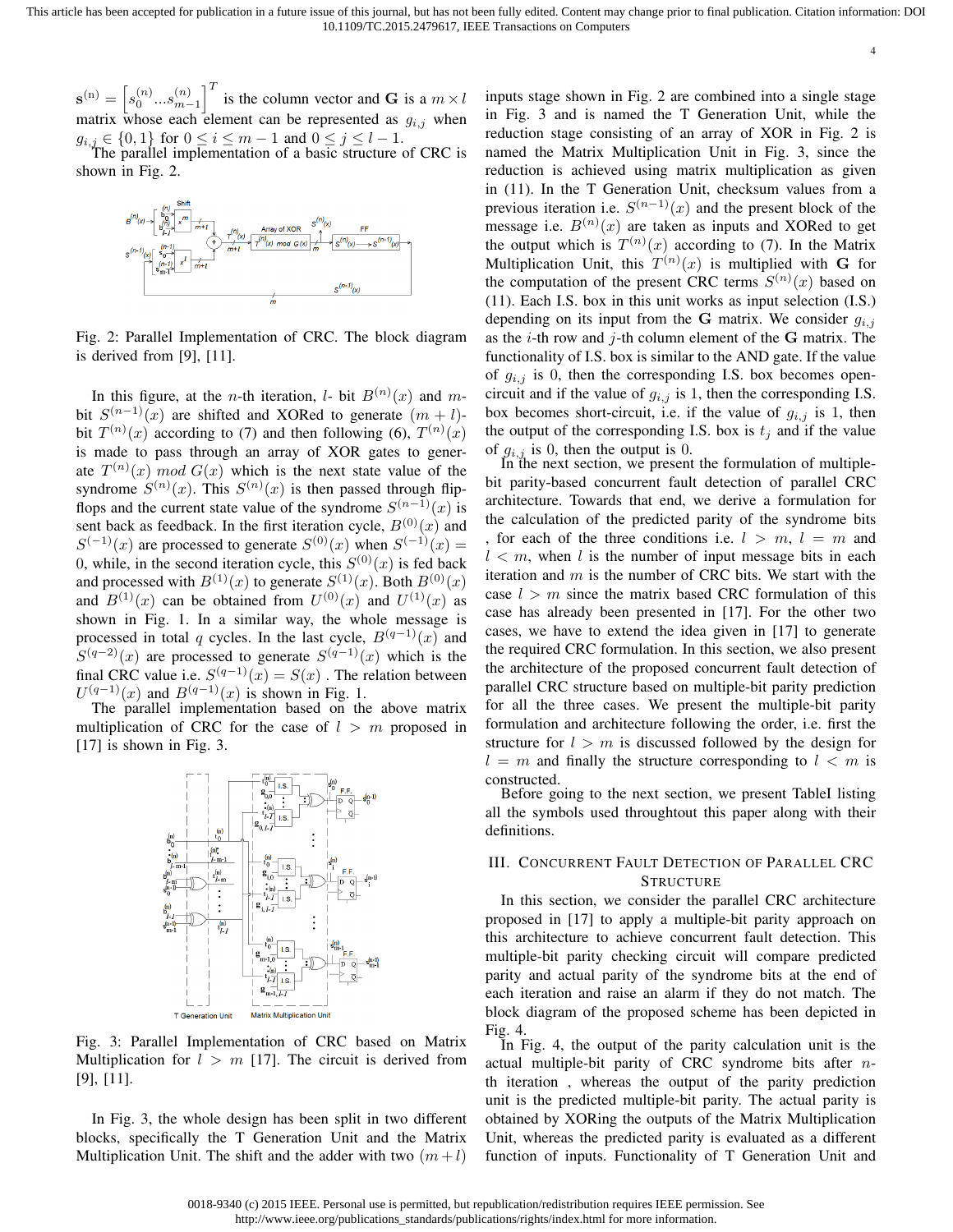5

| Symbols                   | Definitions                                                                     |
|---------------------------|---------------------------------------------------------------------------------|
|                           | Number of input message bits in each iteration                                  |
| $\boldsymbol{m}$          | Degree of CRC generator polynomial                                              |
| G(x)                      | Generator polynomial of CRC over $GF(2)$                                        |
| U(x)                      | $k$ - bit input message                                                         |
| S(x)                      | $m$ -bit CRC checksum, known as the syndrome                                    |
| M(x)                      | The encoded message to be transmitted                                           |
| q                         | Number of message blocks each being $l$ -bit long                               |
| $U_n(x)$                  | Message fragment processed at $n$ -th iteration                                 |
| $\overline{U^{(n)}(x)}$   | Message segment containing all the                                              |
|                           | blocks processed till $n$ -th iteration                                         |
| $\overline{B^{(n)}}(x)$   | Present block of the message                                                    |
|                           |                                                                                 |
| $\overline{T^{(n)}(x)}$   | when $U_n(x) = B^{(n)}(x) x^{l(q-1-n)}$<br>$x^{l-m} S^{(n-1)}(x) + B^{(n)}(x)$  |
| $\overline{\mathrm{G}}$   | $m \times l$ matrix whose each element                                          |
|                           | can be represented as $g_{i,j}$                                                 |
| $s_i^{(n)}$               | <i>i</i> -th bit of the <i>m</i> -bit syndrome after the <i>n</i> -th iteration |
| $\overline{p}(s_c^{(n)})$ | Predicted parity of the $c$ -th block                                           |
|                           | of the syndrome for $n$ -th iteration                                           |
| $p(g_{j,c})$              | Parity of the r elements of $j$ -th column of G                                 |
| $p(s_0^{(n)})$            | Actual parity of the $c$ -th block of                                           |
|                           | the syndrome for $n-$ th iteration                                              |
| $\boldsymbol{w}$          | Number of parity bits i.e. number of blocks                                     |
|                           | in which $m$ -bit CRC output is splitted                                        |
| $\boldsymbol{r}$          | Number of bits of each block                                                    |
| e(x)                      | Error polynomial                                                                |
| $E_c$                     | Theoretical error coverage                                                      |

TABLE I: List of the Symbols used throughout the paper.



Fig. 4: Simplified Block Diagram of the Proposed Multiplebit Parity-based Error Detection Structure of Parallel CRC Architecture. The coloured portion shows the overhead.

Matrix Multiplication Unit have already been explained in Section II regarding Fig. 3. The coloured portion of Fig. 4 shows the overhead. The additional design unit, shown in Fig. 4, computes the parity of the output of the flip-flops and compares it with the actual parity.

Now we propose the formulation for the multiple-bit parity prediction when  $l \geq m$  and then we show the corresponding hardware structure.

#### *A. Formulation of Parity Prediction for*  $l \geq m$

In this subsection, first we present formulations for a multiple-bit parity prediction architecture for CRC when the number of message bits in each iteration, i.e.,  $l$  is greater than or equal to the number of CRC bits, i.e., m.

From (9) and (11), we get the value of the  $i$ -th bit of the m-bit syndrome after the *n*-th iteration for  $l > m$  as follows,

$$
s_i^{(n)} = \sum_{j=0}^{l-m-1} g_{i,j} b_j^{(n)} + \sum_{j=l-m}^{l-1} g_{i,j} (b_j^{(n)} + s_{j-(l-m)}^{(n-1)}).
$$
 (12)

Again, for  $l = m$ , we derive from (5),  $S^{(n)}(x) =$  $\{x^m T^{(n)}(x)\}\mod G(x)$ , where

$$
T^{(n)}(x) = S^{(n-1)}(x) + B^{(n)}(x). \tag{13}
$$

Next from (6), (7), (8) and (13), for  $j \in [0, l-1]$ ,

$$
t_j^{(n)} = b_j^{(n)} + s_j^{(n-1)}(x). \tag{14}
$$

Now from  $(2)$ ,  $(11)$ ,  $(12)$  and  $(14)$ , we derive the value of the syndrome after the  $n$ -th iteration,

$$
s_i^{(n)} = \sum_{j=0}^{l-1} g_{i,j} \, (b_j^{(n)} + s_j^{(n-1)}).
$$
 (15)

The above formulation can be extended for the multiple-bit parity structure as explained in the next lemma. We consider that the parallel CRC structure, having  $l$ -bit input and  $m$ bit output, is splitted into  $w$  blocks while each block is characterized by  $r$ -bit output. Without loss of generality, we can consider that  $m = w \times r$ . Using this information, we propose a lemma for w-bit parity.

**Lemma 1.** Let  $\overline{p}(s_c^{(n)}) \in \{0,1\}$  be the predicted parity of the *c-th block of the syndrome for n-th iteration* and  $p(g_{i,c}) \in$  $\{0, 1\}$  be the parity of the r elements of the *j*-th column of G starting from *c.r*-th element, then *for*  $l \geq m$ ,

$$
\overline{p}(s_c^{(n)}) = \sum_{j=0}^{l-1} b_j^{(n)} p(g_{j,c}) + \sum_{j=l-m}^{l-1} s_{j-(l-m)}^{(n-1)} p(g_{j,c}).
$$
 (16)

*where*  $p(g_{i,c})$  *is the parity of the* r elements of the *j*-th column of G starting from the  $cr$ -th element and is described as  $p(g_{j,c}) = \sum_{i=cr}^{r(c+1)-1} g_{i,j}$  and  $0 \le c \le w-1$ .

*Proof:* Using (12), the predicted parity of the c-th block of the syndrome after the  $n$ -th iteration can be expressed as,

$$
\overline{p}(s_c^{(n)}) = \sum_{i=cr}^{r(c+1)-1} s_i^{(n)},\tag{17}
$$

From (12) and (17) for  $l > m$ ,

$$
\overline{p}(s_c^{(n)}) = \sum_{i=cr}^{rc+r-1} \left[ \sum_{j=0}^{l-m-1} g_{i,j} b_j^{(n)} + \sum_{j=l-m}^{l-1} g_{i,j} (b_j^{(n)} + s_{j-(l-m)}^{(n-1)}) \right].
$$
\n(18)

Again for  $l = m$ , the predicted parity for the c-th block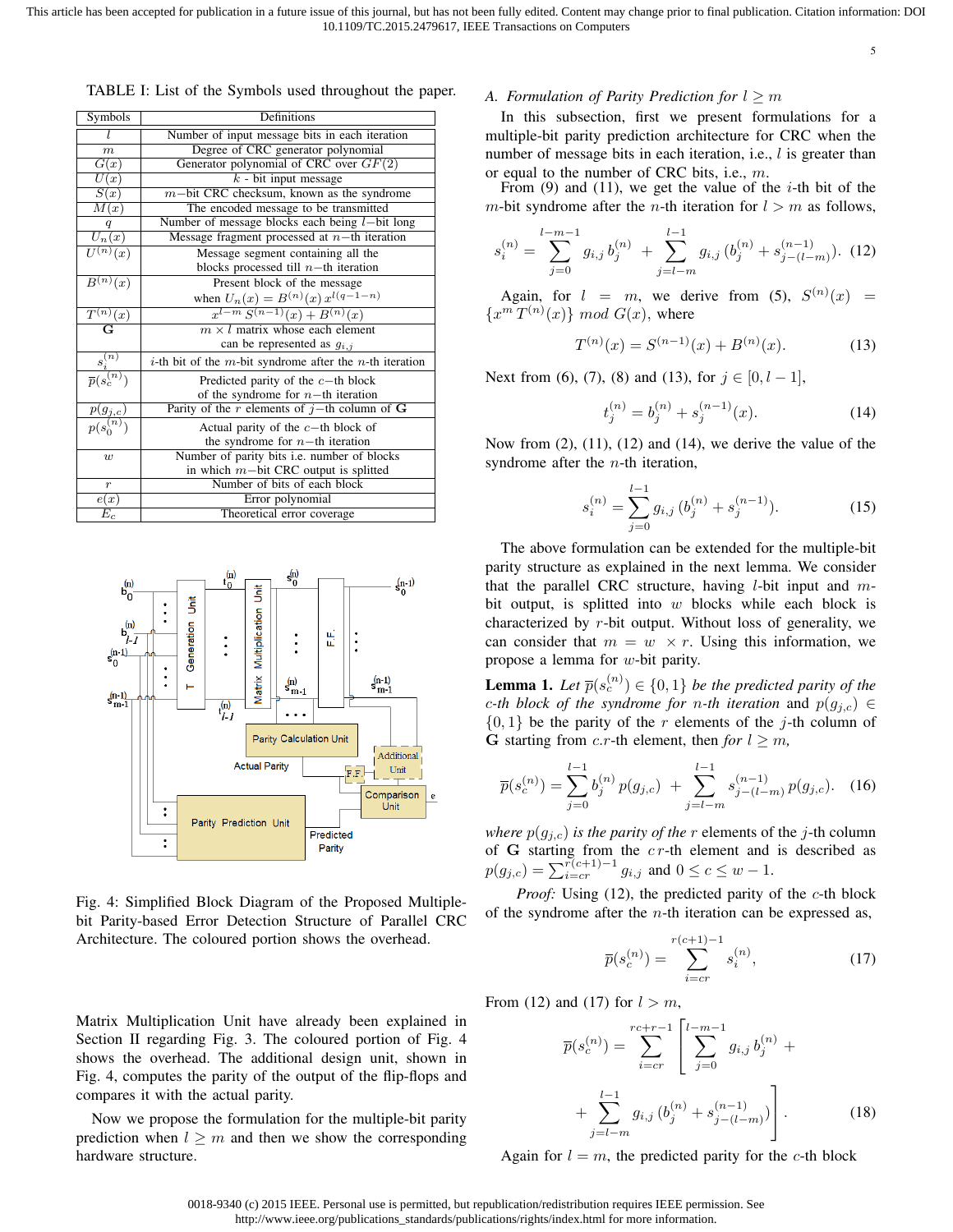$$
\overline{p}(s_c^{(n)}) = \sum_{i=cr}^{r(c+1)-1} \left[ \sum_{j=0}^{l-1} g_{i,j} \left( b_j^{(n)} + s_j^{(n-1)} \right) \right]. \tag{19}
$$

Now combining (18) and (19), we can further derive (16) for  $l \geq m$ .

This formulation will be used to generate the proposed fault detection of parallel CRC architecture using multiple-bit parity for  $l \geq m$ . A parity prediction circuit will be designed based on (16) and the actual multiple-bit parity of the syndrome will be compared with these predicted parity bits generating an error signal in the case of a mismatch.

Now we will provide an illustrative example for the case  $l = m$ .

Example 1. We consider CRC generator polynomial as  $G(x) = 1 + x<sup>3</sup> + x<sup>4</sup> + x<sup>5</sup> + x<sup>8</sup>$  and degree of parallelism  $l = 8$ . Then the equation of the first column of G is  $r_0(x) = 1 + x^3 + x^4 + x^5$ . Now we get,

 $r_1(x) = x + x^4 + x^5 + x^6, r_2(x) = x^2 + x^5 + x^6 + x^7,$  $r_3(x) = 1 + x^4 + x^5 + x^6 + x^7$ ,  $r_4(x) = 1 + x + x^3 + x^4 + x^6 + x^7$ ,  $r_5(x) = 1 + x + x^2 + x^3 + x^7$ ,  $r_6(x) = 1 + x + x^2 + x^5$ ,  $r_7(x) = x + x^2 + x^3 + x^6$ . Combining all these,

|          |                | $\overline{0}$ |                |                |              |                |   |   |  |
|----------|----------------|----------------|----------------|----------------|--------------|----------------|---|---|--|
|          | 0              | 1              | 0              | $\overline{0}$ | 1            | 1              |   |   |  |
|          | $\overline{0}$ | $\mathbf{0}$   |                | $\mathbf{0}$   | 0            | 1              |   |   |  |
| G<br>$=$ |                | $\mathbf{0}$   | $\mathbf{0}$   | $\mathbf{0}$   | 1            | 1              | 0 |   |  |
|          |                |                | $\overline{0}$ |                | $\mathbf{1}$ | 0              | 0 | 0 |  |
|          |                |                |                |                | 0            | $\overline{0}$ |   |   |  |
|          | 0              |                |                |                | 1            | 0              | 0 |   |  |
|          | 0              | $\overline{0}$ |                |                |              | 1              | 0 |   |  |

We assume that  $B^{(n)}(x) = 1 + x^6 + x^7$  and  $S^{(n-1)}(x) = 1 +$  $x^{2} + x^{6}$ . So,  $b_{0}^{(n)} = 1$ ,  $b_{1}^{(n)} = 0$ ,  $b_{2}^{(n)} = 0$ ,  $b_{3}^{(n)} = 0$ ,  $b_{4}^{(n)} = 0$ ,  $b_5^{(n)} = 0, b_6^{(n)} = 1, b_7^{(n)} = 1$  and  $s_0^{(n-1)} = 1, s_1^{(n-1)} = 0$ ,  $s_2^{(n-1)} = 1, s_3^{(n-1)} = 0, s_4^{(n-1)} = 0, s_5^{(n-1)} = 0, s_6^{(n-1)} = 1,$  $s_7^{(n-1)} = 0$ . Now using (15), we get,  $s_0^{(n)} = g_{0,2} + g_{0,7} = 0$ ,  $s_1^{(n)}~=~g_{1,2}+g_{1,7}~=~1,~s_2^{(n)}~=~g_{2,2}+g_{2,7}~=~0,~s_3^{(n)}~=~$  $g_{3,2}^{}+g_{3,7}^{}=1,\,s_{4}^{(n)}=g_{4,2}^{}\dot+g_{4,7}^{}=0,\,s_{5}^{(n)}=g_{5,2}^{}+g_{5,7}^{}=1,$  $s_6^{(n)} = g_{6,2} + g_{6,7} = 0, s_7^{(n)} = g_{7,2} + g_{7,7} = 1$ . So, output of the parallel CRC circuit for *n*-th iteration is  $S^{(n)}(x) =$  $x + x<sup>3</sup> + x<sup>5</sup> + x<sup>7</sup>$ . Now considering  $w = 4$  and  $r = 2$ , actual multiple-bit parity of these syndrome bits can be represented as  $p(s_0^{(n)}) = s_0^{(n)} + s_1^{(n)} = 1$ ,  $p(s_1^{(n)}) = s_2^{(n)} + s_3^{(n)} = 1$ ,  $p(s_2^{(n)}) = s_4^{(n)} + s_5^{(n)} = 1, p(s_3^{(n)}) = s_6^{(n)} + s_7^{(n)} = 1.$  Again considering  $w = 4$ , we get the values of the predicted

parity from (16) as,  $\bar{p}(s_0^{(n)}) = p(g_{2,0}) + p(g_{7,0}) = (g_{0,2} +$  $g_{1,2}$  +  $(g_{0,7} + g_{1,7}) = s_0^{(n)} + s_1^{(n)} = p(s_0^{(n)}) = 1$ . Similarly,  $\overline{p}(s_1^{(n)})=p(g_{2,2})+p(g_{7,2})=(g_{2,2}+g_{3,2})+(g_{2,7}+g_{3,7})=$  $s_2^{(n)}+s_3^{(n)}\,=\,p(s_0^{(n)})\,=\,1,\ \overline{p}(s_2^{(n)})\,=\,p(g_{2,4})+p(g_{7,4})\,=\,$  $(g_{4,2} + g_{5,2}) + (g_{4,7} + g_{5,7}) = s_4^{(n)} + s_5^{(n)} = p(s_2^{(n)}) = 1$  and  $\overline{p}(s_3^{(n)})=p(g_{2,6})+p(g_{7,6})=(g_{6,2}+g_{7,2})+(g_{6,7}+g_{7,7})=$  $s_6^{(n)} + s_7^{(n)} = p(s_3^{(n)}) = 1$ . The values of the predicted parity exactly matches with the values of the actual parity which clearly shows the correctness of the proposed Lemma 1.

Next, we assume there is a stuck-at-fault in the syndrome generation circuit resulting in an erroneous value of the CRC output. Let the actual erroneous output be  $S^{(n)}(x) = x + x^3 +$  $x^6 + x^7$ . Now, the 4-bit parity of the actual syndrome bits are  $p(s_0^{(n)}) = 1$ ,  $p(s_1^{(n)}) = 1$ ,  $p(s_2^{(n)}) = 0$  and  $p(s_3^{(n)}) = 0$ . A comparison of the actual parity and the predicted parity

shows a mismatch in the value of  $p(s_2^{(n)})$  and  $\bar{p}(s_2^{(n)})$ , i.e., a mismatch between the predicted parity and actual parity of the block denoted by  $c = 2$ . Similarly another mismatch is seen between  $p(s_3^{(n)})$  and  $\bar{p}(s_3^{(n)})$  , i.e., between the predicted parity and actual parity of the block denoted by  $c = 3$ . These two errors will result in the flag to raise an alarm depicting a successful concurrent fault detection. It should be noted that, since there are 2 erroneous bits in the output, single bit parity prediction based fault detection will not be able to detect this error. But our multiple-bit parity scheme can easily detect this kind of error. A more detailed investigation towards this direction is presented in Section IV.

#### *B. Multiple-bit Parity Prediction Architecture for*  $l \geq m$

In this section, we present the architecture of the proposed concurrent fault detection of parallel CRC structure based on multiple-bit parity prediction. We have already formulated multiple-bit parity prediction expressions for  $l \geq m$  when l is the number of input message bits in each iteration and  $m$  is the number of CRC bits.

Fig. 5(a) shows the block diagram of the proposed multi bit parity prediction scheme and Fig. 5(b) shows the parity prediction circuit developed in (16). In Fig. 5(b) each I.S. has one input as  $p(g_{j,c})$ , when  $p(g_{j,c})$  is the parity of the r elements of  $i$ -th column of G starting from r.c-th element for  $0 \le j \le l - 1$ . In Fig. 5(b), the outputs of the I.S. boxes are shown to be connected to the Binary tree of XOR (BTX) block. The number of inputs to the BTX block is equal to the number of ones in  $p(g_{j,c})$  for  $0 \leq j \leq l-1$ , which is fixed for a given generator polynomial or  $G(x)$ .

In Fig. 5(a), the checksum portion of the design is shown to have been divided into  $w$  blocks while  $c$  denotes the number of the block. Each block consists of  $r$  syndrome bits. After  $n$ -th iteration the single bit predicted parity of all those  $w$ blocks range from  $\bar{p}(s_0^{(n)})$  to  $\bar{p}(s_{w-1}^{(n)})$  forming a multiple-bit parity prediction having width  $w$ . This multiple-bit parity is compared to the actual parity in the Comparison Unit and any discrepency will raise an alarm. The Comparison Unit includes w 2-input XOR gates and a two rail parity checker circuit consisting of a  $w$ -input AND gate and another  $w$ -input NOR gate. Since this final error signal is a single point of failure, the inclusion of a two rail parity check structure and two final error signals ensure detection of any stuck at faults in the comparison unit. This multiple-bit parity prediction architecture has a definite advantage. From the mismatch, we can approximately figure out the location of the faulty portion in the circuit depending upon the location of the erroneous actual parity bit. The mapping between a fault in the parallel CRC circuit and an error in the actual parity bits will be discussed in the next section.

Next we present the multiple-bit parity prediction architecture for  $l = m$ . Since this diagram corresponds to the case  $l = m$ , the internal structure of T Generation Unit and Matrix Multiplication Unit differs from those shown in Fig. 3. Hence those details are shown in Fig. 5(c). The details of the Parity Prediction Unit basically the internal structure of the design of the calculation of each predicted parity bits based on (16) corresponding to each block is shown in Fig. 5(d). Each I.S. in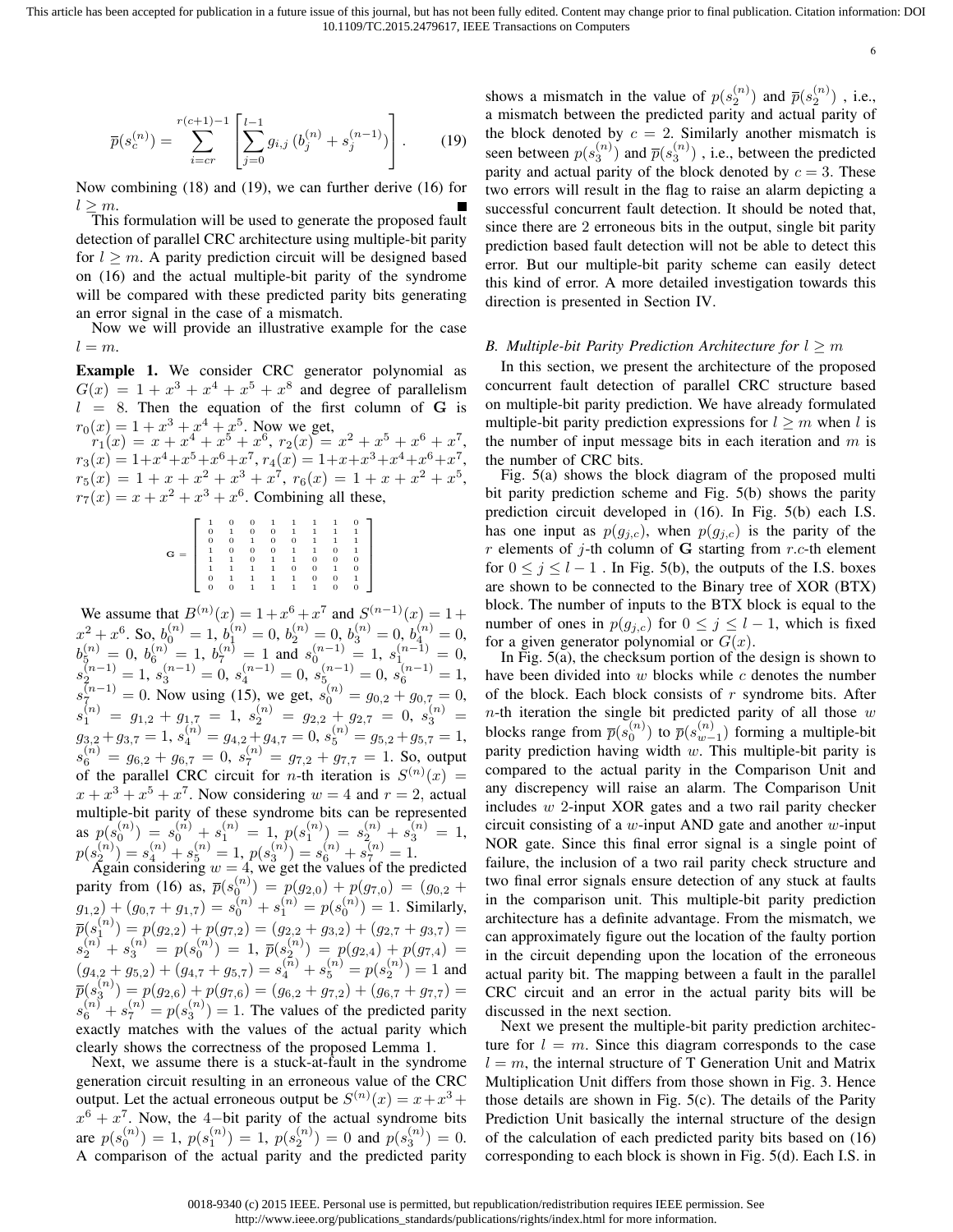

Fig. 5: (a) Block Diagram of the Proposed Multi bit Scheme, (b) Parity Prediction Circuit of each block for  $l > m$ , (c) Details of T generation Unit and Matrix Multiplication Unit for  $l = m$ , (d) Parity Prediction Circuit of each block for  $l = m$ .

Fig. 5(d) has one input as  $p(g_{j,c})$ , when  $p(g_{j,c})$  is the parity of the  $r$  elements of  $j$ -th column of G starting from  $r.c$ -th element for  $0 \le j \le l-1$ .

The syndrome bits for this case also are divided into  $w$ blocks while  $c$  denotes the number of the blocks similar to the case shown in Fig. 5(a). The single bit predicted parity of all those  $w$  blocks after  $n$ -th iteration are shown to range from  $\bar{p}(s_0^{(n)})$  to  $\bar{p}(s_{w-1}^{(n)})$  thus forming a multiple-bit parity prediction having width  $w$ . Similar to the concept shown in Fig. 4, the  $w$  -bit predicted parity is compared to the actual  $w$  bit parity and a high value of error  $(e)$  indicates the presence of an error. Similar to the previous case, in this case too we have the advantage of approximately catching the faulty portion of the circuit depending on the location of the erroneous actual parity bit.

In the next subsection, the parallel CRC architecture proposed in [17] for the case  $l \geq m$  has been extended to generate the parallel CRC structure for  $l < m$ . Then we apply a multiple-bit parity approach on this architecture to achieve concurrent fault detection. Similar to the case depicted in the previous section, this multiple-bit parity checking circuit will also compare predicted parity and actual parity of the syndrome bits at the end of each iteration and raise an alarm if they do not match as shown in Fig. 4.

# *C. Formulation of Parity Prediction for* l < m

Next we consider the last remaining case when the number of message bits in each iteration  $(l)$  is less than the number of CRC bits  $(m)$ . First we derive the matrix based parallel CRC formulation based on (12). This is an extension of the idea proposed in [17]. Then we propose a formulation and then, by the support of this formulation, we propose a lemma to design a multiple-bit parity prediction architecture of CRC for  $l < m$ . Towards that end, we define a  $m \times (m - l)$  matrix **H**, which will be required further on in this subsection. Each element of matrix **H** can be represented as  $h_{i,j}$  when  $0 \le i \le m-1$  and  $0 \le j \le m - l - 1$  and for each i- th column only  $h_{i+l, i} = 1$ and the rest of the elements are zero.

For  $l \leq m$ , we derive from (5),  $S^{(n)}(x) =$  $T_t^{(n)}(x) \mod G(x)$ , where

$$
T_t^{(n)}(x) = T_1^{(n)}(x) + T_2^{(n)}(x),\tag{20}
$$

7

$$
T_1^{(n)}(x) = x^l \sum_{j=0}^{m-l-1} s_j^{(n-1)} x^j,
$$
 (21)

and

$$
T_2^{(n)}(x) = x^m \sum_{j=0}^{l-1} (s_{j+m-l}^{(n-1)} + b_j^{(n)}) x^j.
$$
 (22)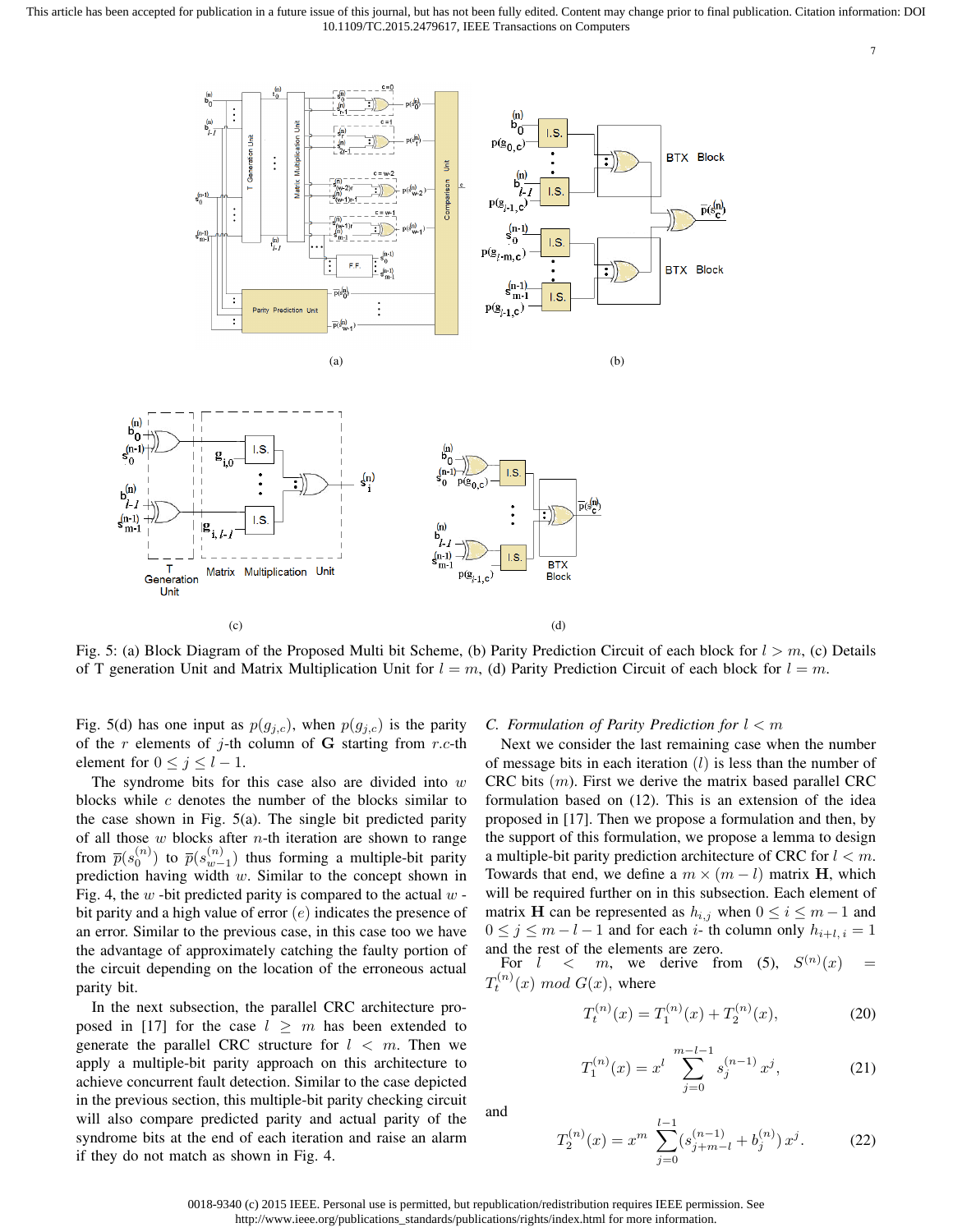Using  $(11)$ , we can derive from  $(20)$ ,  $(21)$  and  $(22)$ ,

$$
s^{(n)} = H t_1^{(n)} + G t_2^{(n)},
$$
 (23)

when we can express  $T_1^{(n)}(x) = \mathbf{x} \mathbf{t}_1^{(n)}$ , and  $T_2^{(n)}(x) =$  $\mathbf{x} \mathbf{t}_{2}^{(\mathbf{n})}$ . Here  $\mathbf{t}_{1}^{(\mathbf{n})} = \begin{bmatrix} t_{1}^{(n)}, & \dots, & t_{1}^{(n)} \end{bmatrix}^{T}$  and  $\mathbf{t}_{2}^{(\mathbf{n})} =$  $\left[t_{2}^{(n)}, \ldots, t_{2(m-l)-1}^{(n)}\right]^T$  are the column vector. Now from (23),

$$
s_i^{(n)} = \sum_{j=0}^{m-l-1} h_{i,j} s_j^{(n-1)} + \sum_{j=0}^{l-1} g_{i,j} (b_j^{(n)} + s_{j+m-l}^{(n-1)}).
$$
 (24)

Similar to the previous cases discussed in the last two subsections, in the present case too, we extend the abovementioned formulation to the multiple-bit parity structure. The parallel CRC structure involving *l*-bit input and  $m$ -bit output is considered to be splited into  $w$  blocks each having  $r$ -bit output. We can safely consider without loss of generality that  $m = w \times r$ . A lemma is proposed using this information for  $l < m$ .

**Lemma 2.** Let  $\overline{p}(s_c^{(n)}) \in \{0,1\}$  be the predicted parity of the c-th block of the syndrome for the n-th iteration,  $p(g_{j,c}) \in$  $\{0, 1\}$  be the parity of the r elements of the j-th column of G starting from the c.r-th element and  $p(h_{i,c}) \in \{0,1\}$  be the parity of the r elements of the j-th column of  $H$  starting from the  $c.r$  -th element, then

$$
\overline{p}(s_c^{(n)}) = \sum_{j=0}^{m-l-1} s_j^{(n-1)} p(h_{j,c}) + \sum_{j=0}^{l-1} (b_j^{(n)} + s_{j+m-l}^{(n-1)} p(g_{j,c})).
$$
\n(25)

*Proof:* Similar to the proof of Lemma 1, using (17), we get  $\overline{p}(s_c^{(n)}) = \sum_{i=cr}^{r(c+1)-1} s_i^{(n)}$ , Now using (24),  $\overline{p}(s_c^{(n)}) =$ r(c $\sum$ +1)−1  $i = cr$  $\lceil$  $\overline{1}$  $\sum^{m-l-1}$  $j=0$  $h_{i,j} s_j^{(n-1)} +$  $+\sum^{l-1}$  $g_{i,j}\, (b_j^{(n)}+s_{j+m-}^{(n-1)}$  $\binom{n-1}{j+m-l}$ . 1 (26)

 $j=0$ From  $(26)$  we can further derive  $(25)$ .

We will use the above formulation to generate the proposed concurrent fault detection of CRC architecture using multiplebit parity for  $l < m$ . The actual parity bits of the CRC syndrome are XORed with the predicted multiple-bit paritybased on (25). If these two sets of parity bits do not match with each other, then a flag indicating the occurance of an error is generated.

## *D. Multiple-bit Parity Prediction Architecture for* l < m

Next we present the multiple-bit parity prediction architecture for  $l \leq m$ . In Fig. 6, the block diagram of the matrix formulation based parallel CRC architecture for  $l < m$ have been shown in details. This circuit is designed from (24). Since this diagram corresponds to the case  $l < m$ , the internal structure of CRC Generation Unit greatly differs from T generation unit and Matrix Multiplication Unit as shown in Fig. 3 which corresponds to the case  $l > m$ .



8

Fig. 6: Parallel CRC Structure based on Matrix Multiplication for  $l < m$ .

The block diagram of the proposed multiple-bit parity scheme for  $l < m$  is similar to the diagram shown in Fig. 5(a). Next for  $l < m$  the details of the Parity Prediction Unit basically the internal structure of the design of the calculation of each predicted parity bit corresponding to each block is shown in Fig. 7. This circuit is generated using (25). In Fig. 7 each I.S. has one input as  $p(g_{j,c})$ , when  $p(g_{j,c})$  is the parity of the  $r$  elements of  $j$ -th column of G starting from  $c.r$ -th element for  $0 \le j \le l-1$ .



Fig. 7: Parity Prediction Circuit of each block of the Proposed Multi bit Scheme for  $l < m$ .

The actual parity bits are compared with the predicted parity bits shown to be generated in Fig. 7 and in presence of an error, e goes high. Both the predicted and actual parity are  $w$ -bit wide forming a multiple-bit parity prediction having width  $w$ . In this case also we have the advantage that from the mismatch, we can approximately figure out which portion of the circuit has got a fault depending on the location of the erroneous actual parity bit.

Now we are ready with all the required formulations to analyze the architecture of multiple-bit parity-based concurrent fault detection of parallel CRC architecture.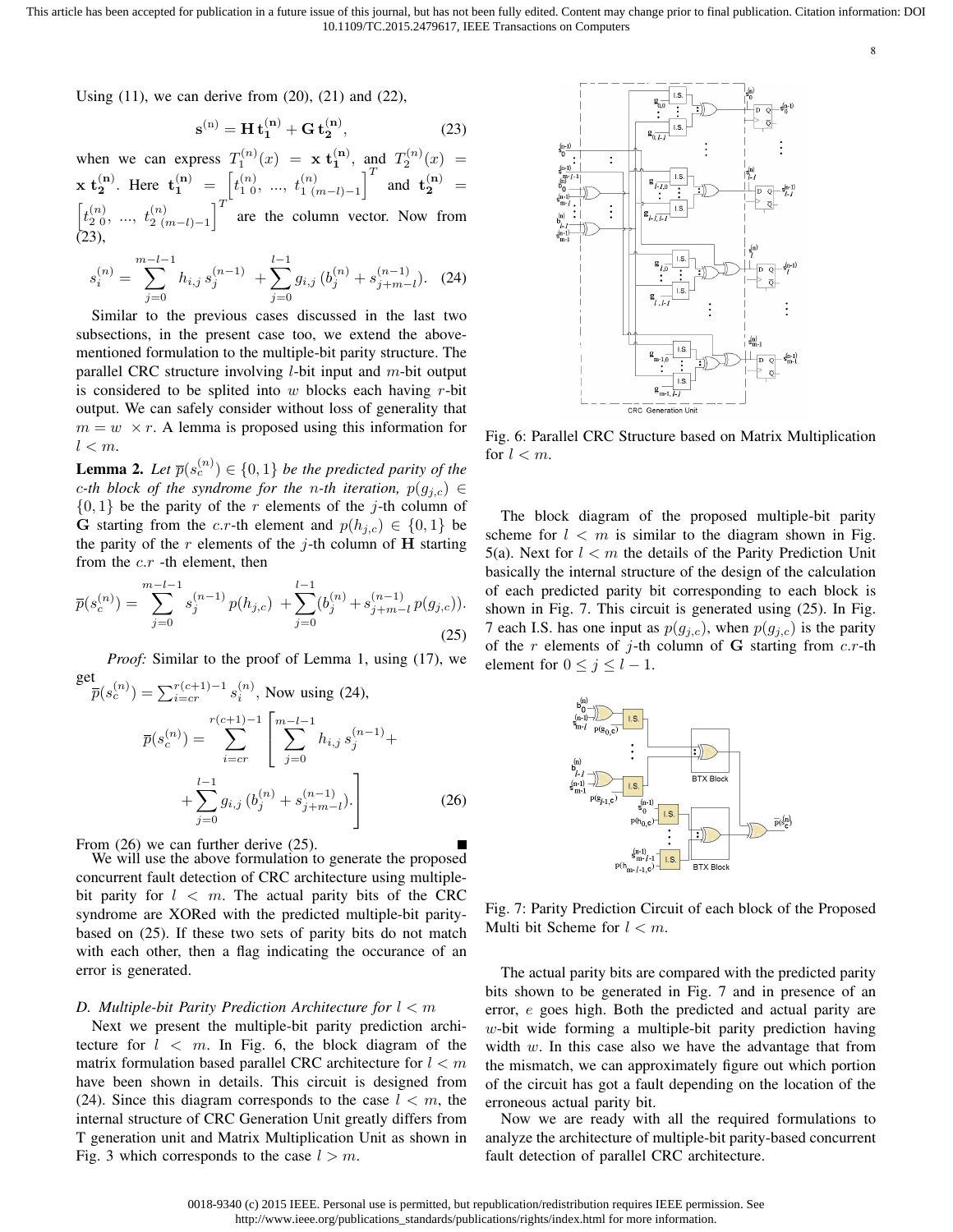This article has been accepted for publication in a future issue of this journal, but has not been fully edited. Content may change prior to final publication. Citation information: DOI 10.1109/TC.2015.2479617, IEEE Transactions on Computers

9

#### IV. ANALYSIS AND SIMULATION RESULTS

A physical defect due to imperfection, flaw, shorts or opens in a circuit is defined as a fault and an deviation from correct result is called error. In other words, faults occured in physical universe is manifested by errors in informational universe which further leads to failures [30]. In this section, we first discuss the theoretical error coverage analysis along with a comparison of detectable errors of our proposed technique with other error detection techniques. Then we propose a lemma for the computation of error coverage of our proposed scheme. We also present simulation results supporting the theoretical value obtained from the lemma. Finally we consider fault models and fault analysis of parallel CRC structures based on generator polynomials. At the end of this section, we present the results of the simulation in which first we inject faults into the parallel CRC structure and calculate the number of cases where the injected faults result in occured errors. Then we calculate the number of cases where our proposed scheme has been successful in identifying the errors. All these results have been presented in tabular format.

#### *A. Error Model*

In this subsection, we present a comparison of the error coverage among the three methods, namely Duplication with Compariosn, Single bit Parity Check and Proposed Multi bit Parity Check. Duplication with Comparison method can detect any error and single bit parity check can detect only odd number of bit flips. While our proposed method can detect any odd number of bit flips, it can also detect some of the even number of bit flips as well.

In this subsection, theoretical error coverage has also been explained. In the following subsections, fault types and fault models have been discussed. For m−bit CRC checksum, a fault has the effect of flipping any number of bits from those  $m$  bits. An addition of error polynomial with the expected checksum represents this fault. This error polynomial can be represented as  $e(x) = \sum_{i=0}^{m-1} e_i x^i$  when  $e_i \in GF(2)$ . And then  $Se(x) = S(x) + e(x)$  presents the erroneous output. A no error situation takes place when  $e(x) = 0$  i.e.  $e_i = 0$  for  $0 \leq i \leq m-1$ . An error in i–th bit position is manifested by  $e_i = 1$  in the error polynomial because it flips the *i*−th bit making the output erroneous. Since there are total  $m$  bits in the output, there are total  $2^m - 1$  possible errors.

Total number of possible 2-bit error in  $m$ -bit CRC syndrome is  $\binom{m}{2}$ . In a single bit parity check scheme of CRC, 2-bit error goes undetected. But our proposed multiple-bit scheme can detect some of the 2-bit errors. This scheme cannot detect a 2-bit error if both of the erroneous bits fall in the same block. So the number of possible undetectable 2-bit errors for multiple-bit scheme is equal to the product of the number of blocks, i.e., w and number of possible 2-bit errors in a block, i.e.,  $\binom{r}{2}$  where r is the number of bits in each block. Hence the number of possible detectable 2-bit errors in the proposed multiple-bit parity scheme = total number of possible 2-bit errors - number of undetectable 2-bit errors = $\begin{bmatrix} \overline{m} \\ 2 \end{bmatrix} - w \begin{bmatrix} r \\ 2 \end{bmatrix}$  =  $\left[\frac{m(m-r)}{2}\right]$ .

 $S_1^2$  in  $I_1^2$ , we can calculate the number of 4-bit error detectable by multiple-bit parity scheme. Total number of

possible 4-bit error in a m-bit CRC syndrome is  $\binom{m}{4}$ . For a multiple-bit parity scheme, there can be various ways in which erroneous bits can be distributed. The multiple-bit parity scheme cannot detect a 4-bit error in two cases. Firstly, when all of the four erroneous bits are in the same block which can happen in  $w\binom{r}{4}$  ways. Secondly, when two of them are present in one block and the other two in another block which can happen in  $\left[\frac{w}{2}\binom{r}{2}(w-1)\binom{r}{2}\right]$  ways, while the reason for the division by 2 is the fact that each pair gets selected twice. So, the number of possible detectable 4-bit errors in the proposed multiple-bit parity scheme = total number of possible 4-bit errors - number of undetectable 4-bit errors =  $\binom{m}{4} - \left[ w \binom{r}{4} + \frac{w}{2} (w - 1) \binom{r}{2} \binom{r}{2} \right] =$  $\frac{m}{24} \left[ (m-1)(m-2)(m-3) - (r-1) \left\{ r^2w - r(w-4) + 6 \right\} \right].$ A comparison of the fault coverage in terms of number of detectable errors of the above three schemes is shown in Table II.

#### *B. Error Analysis*

In this subsection we propose a lemma for the calculation of error coverage in terms of number of detectable errors using our proposed multiple-bit scheme.

Lemma 3. *Let* m *be the degree of CRC generator polynomial and* w be the number of parity bits, then error coverage  $E_c$ *can be expressed as*

$$
E_c = \frac{2^{m-w}(2^w - 1) - 1}{2^m - 1}.
$$
\n(27)

*Proof:* For m - bit CRC computation, total number of possible errors can be  $N_{Total} = 2^m - 1$ . An error detection scheme using single bit parity can detect error in presence of any odd number of erroneous bits, but it cannot detect error when number of erroneous bits is even. However, our proposed multiple-bit parity scheme is capable of detecting all odd number of errors and some of the even number of errors. For  $m$  - bit CRC computation, among all the possible errors, half of them will have odd number of erroneous bits. So possible odd number of errors is  $N_{odd} = 2^{m-1}$ . The rest of the errors have even number of erroneous bits. So possible even number of errors is  $N_{even} = 2^{m-1} - 1$ . Here this -1 corresponds to the case of zero number of errors which means actually no error. The proposed multiple-bit scheme consists of  $w$  blocks while each block is characterized by  $r$  bits. Similar to the previous reasoining here also we can write that, in each block total number of errors, possible odd number of errors and possible even number of errors can be given by respectively  $n_{total} = 2^{r} - 1$ ,  $n_{odd} = 2^{r-1}$  and  $n_{even} = 2^{r-1} - 1$ . Now for our proposed scheme, an error will go undetected in case if all the blocks contain either no error or even number of errors, i.e., only if there is no odd number of error in any of the blocks our scheme will fail to detect the error. So for our proposed scheme, number of undetectable error,  $N_{Undetectable} = 2^{m-w}$ . So error coverage, which is the ratio of detectable errors and total number of errors, can be expressed as

$$
E_c = \frac{N_{Total} - N_{Undetectable}}{N_{Total}}
$$

$$
= \frac{(2^m - 1) - 2^{m-w}}{2^{m-1}} = \frac{2^{m-w}(2^w - 1) - 1}{2^m - 1}.
$$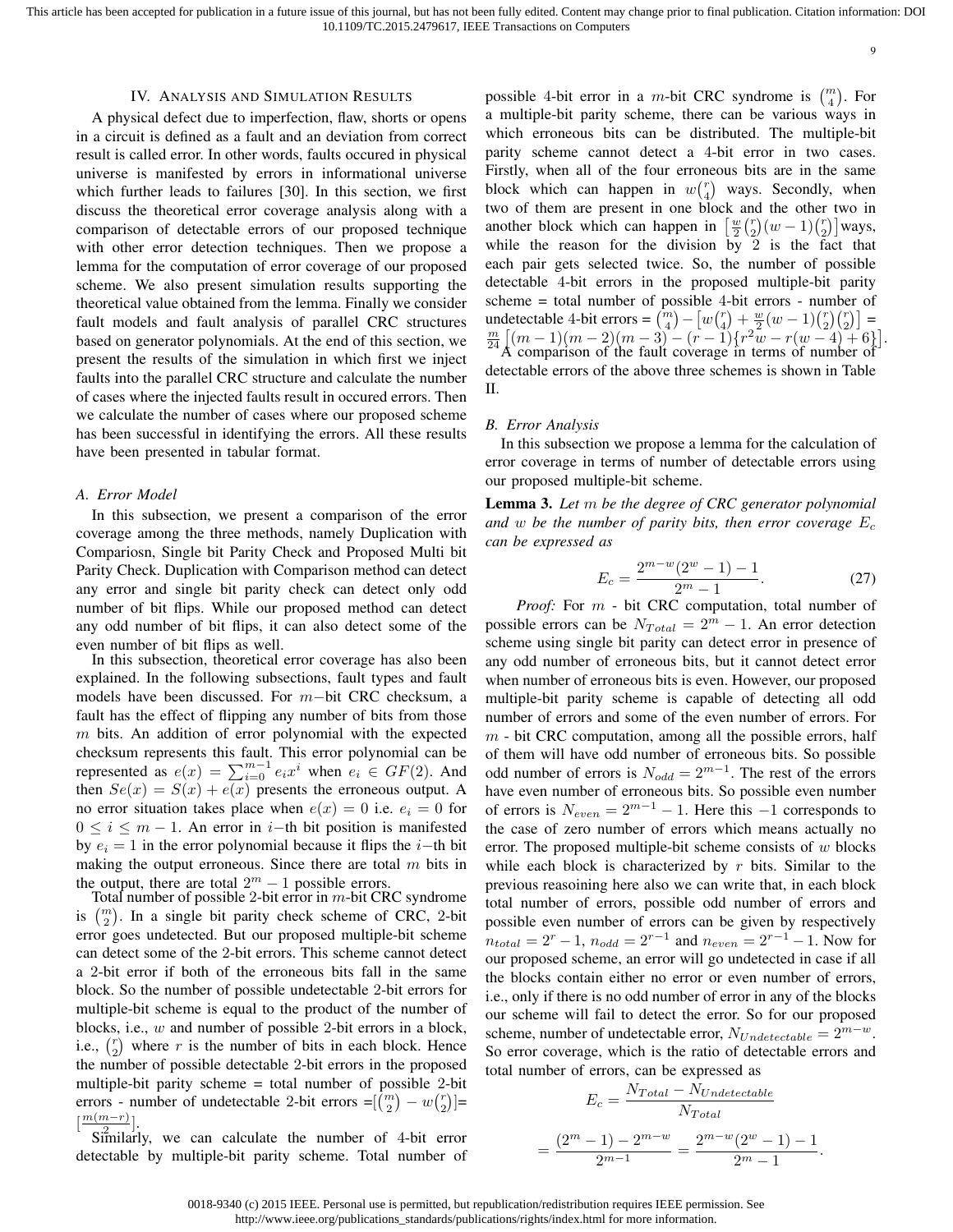This article has been accepted for publication in a future issue of this journal, but has not been fully edited. Content may change prior to final publication. Citation information: DOI 10.1109/TC.2015.2479617, IEEE Transactions on Computers

10

|                             | Duplication with Compariosn | Single bit Parity Check | Proposed Multi bit Parity Check                                                         |
|-----------------------------|-----------------------------|-------------------------|-----------------------------------------------------------------------------------------|
| Single bit Error            | $.00\%$                     | 100%                    | 100%                                                                                    |
| Odd number of bits in Error | 100%                        | 100%                    | $100\%$                                                                                 |
| Double Bit Errors           | $m(m-1)$                    |                         | $m(m-r)$                                                                                |
| <b>Ouadruple Bit Errors</b> | $m(m-1)(m-2)(m-3)$          |                         | $\frac{m}{24}$ $\left[ (m-1)(m-2)(m-3) - (r-1)\left\{r^2w - r(w-4) + 6\right\} \right]$ |

TABLE II: Comparison of Theoretical Fault Coverage in terms of Detectable Errors.

TABLE III: Theoretical Complexity Analysis in terms of area overhead and critical path delay.

|                     | Double Modular Redundancy | Proposed Multi bit Parity Check                                                                                                                                    |
|---------------------|---------------------------|--------------------------------------------------------------------------------------------------------------------------------------------------------------------|
| Number of XOR gates | 2ml                       | $ml+w(l+m)$                                                                                                                                                        |
| Number of FFs       |                           | m                                                                                                                                                                  |
| Delav               |                           | $\lceil log_2 l \rceil T_X + T_X + \lceil log_2 m \rceil T_X \rceil T_X + \lceil log_2 l \rceil T_X + T_X + \lceil log_2 r \rceil T_X + \lceil log_2 w \rceil T_X$ |

We have simulated our proposed scheme for several frequently used CRC generator polynomials. The simulation has been performed for  $m = 8$ ,  $m = 16$  and  $m = 32$ . The polynomials used for these simulations are mentioned here. For  $m = 8$ , we have used  $G(x) = x^8 + x^2 + x + 1$ . For  $m = 16$ , we have used  $G(x) = x^{16} + x^{15} + x^2 + 1$ . Finally for  $m = 32$ , we have used  $G(x) = x^{32} + x^{26} + x^{23} + x^{22} + x^{16} + x^{12} + x^{11} + x^{12} + x^{13} + x^{14} + x^{15} + x^{16} + x^{17} + x^{18} + x^{19} + x^{10} + x^{11} + x^{12} + x^{13} + x^{14} + x^{15} + x^{16} + x^{17} + x^{18} + x^{19} + x^{10} + x^{11} + x^{11} + x^{12} + x^{13} + x^{14} + x^{15} + x^{16} + x^{17}$  $+x^{10} + x^8 + x^7 + x^5 + x^4 + x^2 + x + 1$ . For each of these values of  $m$ , number of parity bits, i.e.,  $w$  is changed and error coverage value is recorded for each particular value of  $w$  for corresponding value of m.

A thorough investigation of the simulation results validates the accuracy of Lemma 3. For this simulation, we have introduced errors in the CRC checksum output bits i.e. we made some of the bits erroneous to find out whether the proposed method can catch the error. For CRC-8, the error can occur in 8 output bits in total  $(2^8 - 1)$  ways and we have injected all  $(2^8 - 1)$  number of possible errors. But for CRC-16, and for CRC-32, we have introduced random errors while making sure to include all the smaller number of errors, i.e., the cases when the number of errors are one, two, three, four and five.

# *C. Fault Model and Analysis of CRC based on Generator Polynomial*

In this subsection, we analyse the possible fault locations and fault propagation through the CRC structure shown in Fig. 3. Now we consider various types of faults and their corresponding locations. We can safely assume without loss of generality that the inputs i.e.  $B^{(n)}(x)$ ,  $S^{(n-1)}(x)$  and G matrix are free from errors. Error due to stuck-at faults can take place in the calculation of  $T^{(n)}(x)$  and  $S^{(n)}(x)$ . Now first we consider the case when there is an error in  $T^{(n)}(x)$ . This error may not propagate if the corresponding bit position of G matrix for a particular bit of  $S^{(n)}(x)$  is 0. But this same error can flip another output bit. In the Matrix Multiplication Unit, I.S. boxes are followed by XOR gates and any single bit error in the input of a XOR gate is sure to propagate through the BTX block to reach the output. Hence any error present in the I.S. box output will propagate to the CRC checksum output and will generate an erroneous result. We have implemented the fault model in C language to confirm the above fact. In this simulation, we have introduced several stuck-at-faults in various locations and found out the erroneous bits to investigate the nature of error propagation depending on the value of G matrix. We have a detailed discussion about this fault model in this subsection. Now Fig. 8 shows all possible stuck-at-fault locations in parallel CRC.



Fig. 8: Fault Locations of Parallel CRC Structure.

In this figure, we have shown that there are mainly five positions for stuck-at-faults. Those four positions have been named F.L. 1, F.L. 2, F.L. 3, F.L. 4 and F.L. 5 in the diagram. Now from Fig. 8, it is evident that any fault in F.L. 4 and F.L. 5 affects only the corresponding syndrome bits, but any single stuck-at-fault in F.L. 1 and F.L. 2 may affect multiple syndrome bits though the manifestation of the fault depends upon the value of the G matrix. Now a single fault in F.L. 4 implies that the particular syndrome bit is stuck at either 1 or 0. So a single fault in F.L.4 makes only one bit of the syndrome erroneous. Similarly, a single stuck-at-fault in F.L.3 usually affects a single syndrome bit and can be detected by the output flag. It can also correspond to multiple syndrome bit errors. This can be ensured by arguing that resource sharing may not have a significant impact in this case because there is very little scope of resource sharing for two syndrome bits in F.L. 3 zone due to the fact that the matrix G is in most cases a sparse matrix. The possible locations of the stuck-at fault in the output of the flip-flops have been considered in F.L. 5. An additional design unit, shown in dotted line in Fig. 4, has been added to detect the presence of single stuck-at fault in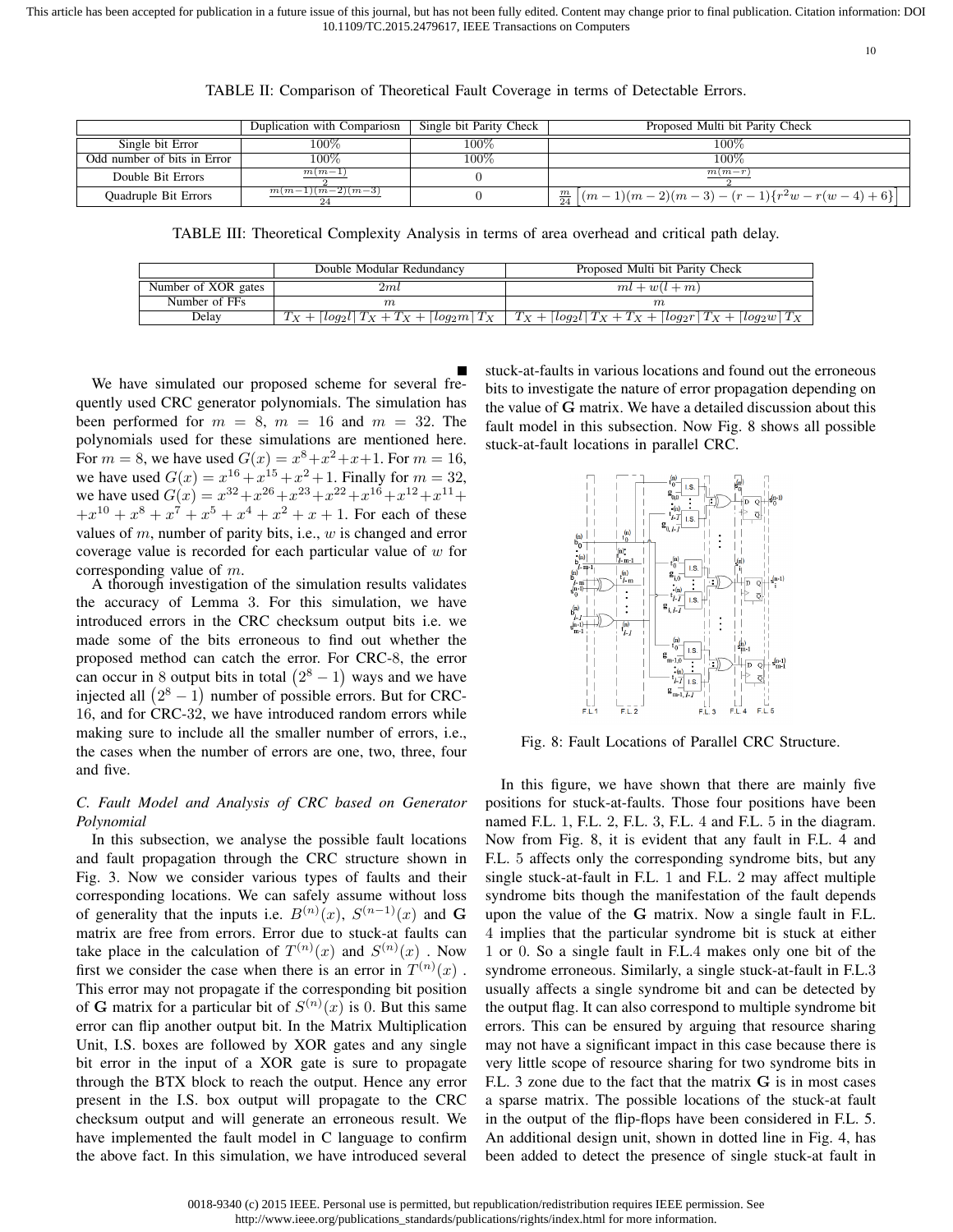the output of the flip-flops. This additional design unit first calculates the w-bit parity of the output of the flip-flops using the same formulations provided for the Parity Calculation Unit. Then these parities are compared with the actual parities of the previous cycle which are calculated in the Parity Calculation Unit and passed through flip-flops. Any mismatch between the  $w$ -bit parity of the Additional Unit and that of the previous cycle Parity Calculation Unit can be flagged using an error signal. Therefore, this error signal detects the presence of any single stuck-at fault in the output of the flip-flops.

Now we discuss the cases of stuck-at-faults in F.L.1 and F.L. 2. Any single stuck-at-fault in F.L. 1 will result in erroneous value of the  $T^{(n)}(x)$  in only one bit position i.e., if there is a stuck-at-fault either in  $b_i^{(n)}$  and/or  $s_i^{(n-1)}$  , then only  $t_i^{(n)}$  will be erroneous. Also if there are faults in F.L. 1 simultaneously in the locations which are not the inputs of the same XOR gate, then multiple bits in  $T^{(n)}(x)$  will be erroneous. Now any single bit error in  $T^{(n)}(x)$  or a single stuck-at-fault in F.L. 2 may influence all the syndrome bits depending on the value of the G matrix. If there is a stuck-at-fault in  $t_i^{(n)}$ , then  $s_j^{(n)}$  will be erroneous only if  $g_{j,i} = 1$ . This clearly indicates that for each different CRC generator polynomial, fault propagation will be different. First we consider CRC-8-CCITT polynomial  $(G(x) = x^8 + x^2 + x + 1)$  which has been widely used in Asynchronous Transfer Mode Header Error Control/Check (ATM HEC), and then we will consider CRC-8  $(G(x) = x^8 + x^4 + x^3 + x^2 + 1)$  polynomial which has AES3 (Audio Engineering Society) as its application area. Then we consider some other frequently used polynomials specifically CRC-16  $(G(x) = x^{16} + x^{15} + x^2 + 1)$  which is used for USB applications. Finally we consider a widely used CRC-<sup>32</sup> polynomial used for MPEG, GZIP and PNG. *1) CRC-8-CCITT Polynomial:* The generator matrix of CRC-8-CCITT polynomial  $(G(x) = x^8 + x^2 + x + 1)$  is given below.

|   |              |                | 0              | 0 | 0        | 0            |              |   |              |          |  |
|---|--------------|----------------|----------------|---|----------|--------------|--------------|---|--------------|----------|--|
|   | 1            |                | 0              | 0 | $\theta$ | $\mathbf{0}$ | 1            | 0 | 0            | 1        |  |
|   |              |                |                | 0 | 0        | 0            | 1            | 0 | 1            | 0        |  |
| G | 0            | 1              |                | 1 | 0        | $\theta$     | $\mathbf{0}$ | 1 | $\mathbf{0}$ |          |  |
|   | $\mathbf{0}$ | $\overline{0}$ | $\overline{1}$ | 1 | 1        | 0            | $\mathbf{0}$ | 0 | 1            | $\theta$ |  |
|   | $\mathbf{0}$ | $\mathbf{0}$   | 0              |   | 1        | 1            | 0            | 0 | $\mathbf{0}$ |          |  |
|   | 0            | 0              | 0              | 0 | 1        |              | 1            | 0 | 0            | 0        |  |
|   | 0            | O              | 0              | 0 | 0        |              |              |   | 0            |          |  |

Now we show in Table IV the erroneous syndrome bits resulted from a particular stuck-at-fault of  $T^{(n)}(x)$  in F.L. 2.

TABLE IV: Fault Analysis of CRC-8-CCITT.

| Stuck-at-Fault Location            | Erroneous Syndrome Bits                                                                                                                |
|------------------------------------|----------------------------------------------------------------------------------------------------------------------------------------|
| $\boldsymbol{n}$<br>$\overline{t}$ | $\boldsymbol{n}$<br>s<br>. s<br>. s                                                                                                    |
| $\boldsymbol{n}$<br>$\overline{t}$ | $\overline{n}$<br>$\boldsymbol{n}$<br>$\it n$<br>s<br>s<br>s                                                                           |
| $\scriptstyle n$                   | $\boldsymbol{n}$<br>$\boldsymbol{n}$<br>s<br>s<br>$\cdot$ s                                                                            |
| $\boldsymbol{n}$<br>t.             | $\boldsymbol{n}$<br>$\boldsymbol{n}$<br>s<br>s<br>s                                                                                    |
| $\boldsymbol{n}$<br>Ŧ              | $\boldsymbol{n}$<br>$\boldsymbol{n}$<br>$\it n$<br>s<br>$\cdot$ s<br>$\cdot$ s                                                         |
| $\boldsymbol{n}$                   | $\boldsymbol{n}$<br>$\boldsymbol{n}$<br>$\boldsymbol{n}$<br>s<br>. s<br>s                                                              |
| $\boldsymbol{n}$<br>$\ddot{t}$     | (n)<br>$\scriptstyle n$<br>$\boldsymbol{n}$<br>$\scriptstyle n$<br>$\boldsymbol{n}$<br>$\boldsymbol{s}$<br>, s<br>s<br>. s<br>. s<br>۰ |
| $\boldsymbol{n}$<br>$\overline{t}$ | $\boldsymbol{n}$<br>$\boldsymbol{n}$<br>$\boldsymbol{n}$<br>s<br>$\cdot$ s<br>s                                                        |
| $\boldsymbol{n}$<br>$\ddot{}$      | $\boldsymbol{n}$<br>n)<br>$\boldsymbol{n}$<br>$\cdot$ s<br>s<br>, s                                                                    |
| n)                                 | n)<br>$\boldsymbol{n}$<br>n)<br>s<br>$\cdot$ s<br>. s                                                                                  |

From Table IV, we see that all the single stuck-at-faults in  $T^{(n)}(x)$  affect odd number of bits in syndrome, then all of these single stuck-at-faults of  $T^{(n)}(x)$  result in odd number of bit errors which can be detected by a single-bit parity prediction scheme as well as by our proposed multiple-bit parity scheme. But not in all cases we will get to see a situation where affected bit numbers are always odd. In the next subsection, we will discuss a case involving a single stuck-at-fault of F.L. 2 affecting even number of syndrome bits thus making the scenario undetectable by single bit parity prediction.

*2) CRC-8 Polynomial:* The generator matrix of CRC-8 polynomial  $(G(x) = x^8 + x^4 + x^3 + x^2 + 1)$  is given below.  $\left[\begin{array}{ccccccc} 1 & 0 & 0 & 0 & 1 & 1 & 1 & 0 & 0 & 0 \\ 0 & 1 & 0 & 0 & 0 & 1 & 1 & 1 & 0 & 0 \end{array}\right]$ 

|             |                |                |                |                                                                                                      |  |                |          | $\begin{bmatrix} 0 & 1 & 0 & 0 & 0 & 1 & 1 & 1 & 0 & 0 \\ 1 & 0 & 1 & 0 & 1 & 1 & 0 & 1 & 1 & 0 \end{bmatrix}$ |  |
|-------------|----------------|----------------|----------------|------------------------------------------------------------------------------------------------------|--|----------------|----------|----------------------------------------------------------------------------------------------------------------|--|
| $G = \perp$ |                |                |                |                                                                                                      |  |                |          |                                                                                                                |  |
|             |                |                |                | $\begin{array}{cccccccc} 1 & 1 & 0 & 1 & 1 & 0 & 0 & 0 \\ 1 & 1 & 1 & 0 & 0 & 0 & 1 & 0 \end{array}$ |  |                |          | $\begin{bmatrix} 1 & 1 \\ 0 & 1 \end{bmatrix}$ .                                                               |  |
|             | $\overline{0}$ |                |                | $\begin{array}{cccccccc} & 1 & 1 & 0 & 0 & 0 & 1 & 0 \\ & 1 & 1 & 0 & 0 & 0 & 0 & 1 \end{array}$     |  |                |          | $\begin{array}{ccc} & 0 \\ \end{array}$                                                                        |  |
|             | 0              |                |                |                                                                                                      |  |                |          |                                                                                                                |  |
|             | $\sigma$       | $\overline{0}$ | $\overline{0}$ | $1 \quad 1 \quad 0$                                                                                  |  | $\overline{0}$ | $\Omega$ | $\overline{1}$                                                                                                 |  |

Now we show in Table V, the erroneous syndrome bits resulted from a particular stuck-at-fault of  $T^{(n)}(x)$  in F.L. 2.

TABLE V: Fault Analysis of CRC-8.

| Stuck-at-Fault Location            | Erroneous Syndrome Bits                                                                                       |
|------------------------------------|---------------------------------------------------------------------------------------------------------------|
| $\overline{n}$<br>$\overline{t}$   | s<br>-S<br>s<br>s                                                                                             |
| $\boldsymbol{n}$<br>$\overline{t}$ | $\boldsymbol{n}$<br>$\boldsymbol{n}$<br>$\boldsymbol{n}$<br>$\boldsymbol{n}$<br>s<br>s<br>$\mathcal{S}$<br>s  |
| $\boldsymbol{n}$<br>t.             | $\, n \,$<br>$\boldsymbol{n}$<br>η.<br>s<br>$\cdot$ s<br>$\cdot$ s<br>s                                       |
| $\boldsymbol{n}$<br>t.             | $\boldsymbol{n}$<br>$\boldsymbol{n}$<br>$\boldsymbol{n}$<br>s<br>s<br>s<br>.s                                 |
| $\boldsymbol{n}$<br>$\overline{t}$ | $s^{(\vec{n})}$<br>$\boldsymbol{n}$<br>$\it n$<br>$\it n$<br>$\cdot$ s<br>$\cdot$ s<br>$\cdot$ s<br>$\cdot$ s |
| $\boldsymbol{n}$                   | $\boldsymbol{n}$<br>$\boldsymbol{n}$<br>$\boldsymbol{n}$<br>$\boldsymbol{n}$<br>s<br>s<br>s<br>$\cdot$ s      |
| $\boldsymbol{n}$<br>$\overline{t}$ | $\boldsymbol{n}$<br>$\boldsymbol{n}$<br>$\boldsymbol{n}$<br>s<br>$\boldsymbol{s}$<br>s                        |
| $\boldsymbol{n}$<br>$\overline{t}$ | n)<br>$\boldsymbol{n}$<br>$\boldsymbol{n}$<br>s<br>$\cdot$ s<br>$\boldsymbol{s}$                              |
| $\boldsymbol{n}$<br>$\overline{t}$ | n<br>$\boldsymbol{n}$<br>$\boldsymbol{n}$<br>s<br>, s<br>,s                                                   |
| n                                  | $\boldsymbol{n}$<br>n)<br>n<br>s<br>$\cdot$ s<br>, s                                                          |

In Table V, we see that for  $t_4^{(n)}$ ,  $t_6^{(n)}$ ,  $t_7^{(n)}$ ,  $t_8^{(n)}$ ,  $t_9^{(n)}$ , odd number of syndrome bits are affected. But for  $t_0^{(n)}$ ,  $t_1^{(n)}$ ,  $t_2^{(n)}$ ,  $t_3^{(n)}$ ,  $t_5^{(n)}$ , even number of syndrome bits are affected resulting these faults undetectable by single bit parity prediction. But since the erroneous bits are not consecutive bits, all of these errors can be detected by our proposed multiple-bit parity prediction scheme as shown in Fig. 5(a). using Lemma 1.

*3) CRC-16 Polynomial:* Considering the generator matrix of CRC-16 polynomial  $(G(x) = x^{16} + x^{15} + x^2 + 1)$ , now we show in Table VI, the erroneous syndrome bits resulted from a particular stuck-at-fault of  $T^{(n)}(x)$  in F.L. 2.

We investigate the number of erroneous syndrome bits resulted from various particular stuck-at-fault of  $T^{(n)}(x)$  in F.L. 2. Following the value of the G matrix we find that, all the single stuck-at-faults in  $T^{(n)}(x)$  affect odd number of bits in syndrome. Thus, all of these single stuck-at-faults of  $T^{(n)}(x)$ result in odd number of bit errors which can be detected by a single-bit parity prediction scheme as well as by our proposed scheme.

*4) CRC-32 Polynomial:* Considering the generator matrix of CRC-32 polynomial

$$
(G(x) = x32 + x26 + x23 + x22 + x16 + x12 +
$$
  
+x<sup>11</sup> + x<sup>10</sup> + x<sup>8</sup> + x<sup>7</sup> + x<sup>5</sup> + x<sup>4</sup> + x<sup>2</sup> + x + 1),

we can investigate the number of erroneous syndrome bits resulted from various particular stuck-at-fault of  $T^{(n)}(x)$  in F.L. 2 following the value of the G matrix. We see that for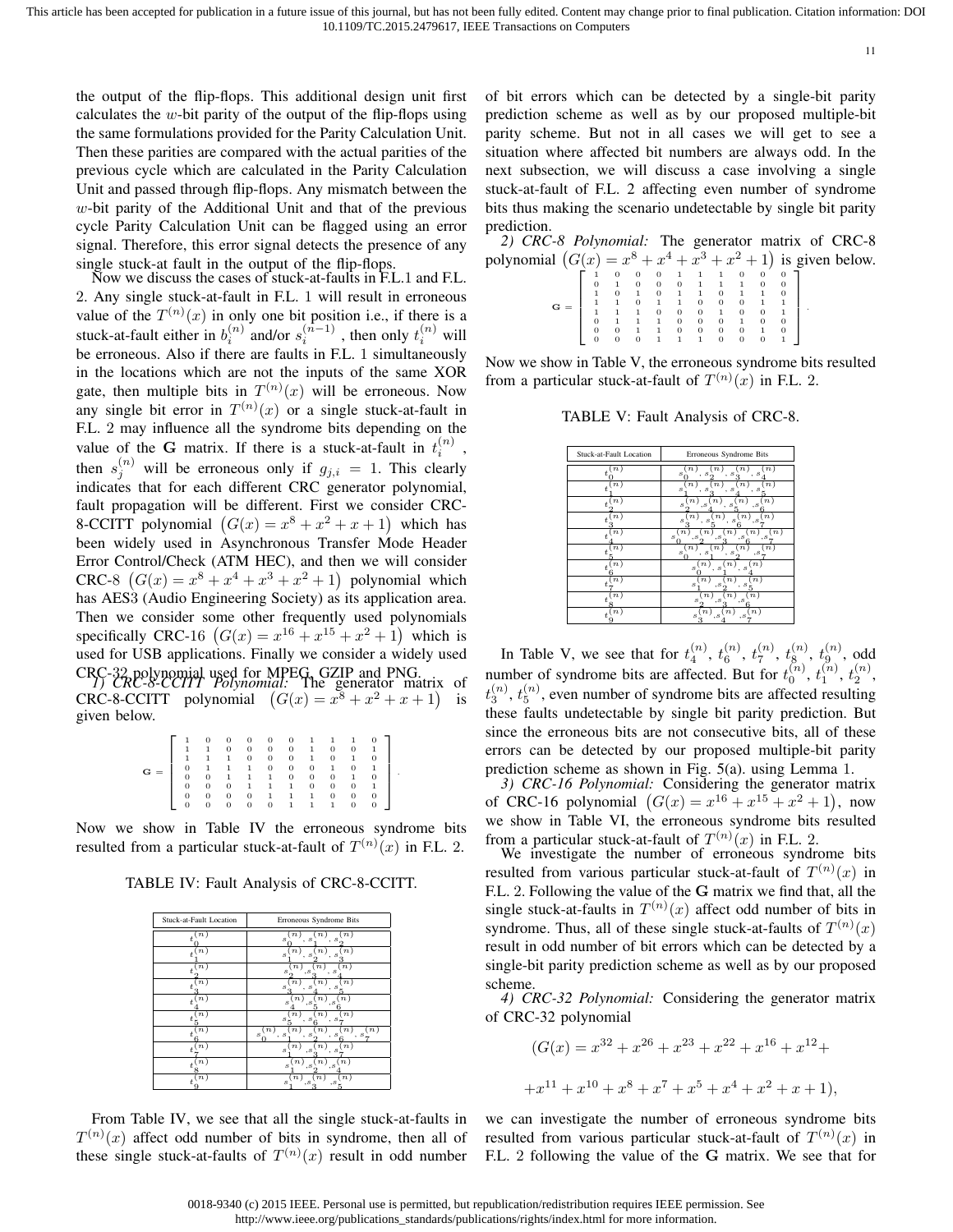12

TABLE VI: Fault Analysis of CRC-16.

| Stuck-at-Fault Location                      | Erroneous Syndrome Bits                                                                                                               |
|----------------------------------------------|---------------------------------------------------------------------------------------------------------------------------------------|
| $\boldsymbol{t}^{\,(\overline{n})}_\text{c}$ | n)<br>n<br>n)<br>$\boldsymbol{s}$<br>s<br>s<br>,                                                                                      |
| n)<br>$\bar{t}$                              | (n)<br>n)<br>n)<br>$\boldsymbol{n}$<br>n)<br>s<br>, s<br>, s<br>$\cdot$ s<br>$, s$<br>5                                               |
| n)<br>$\boldsymbol{t}$                       | n)<br>$\overline{n}$ )<br>$\boldsymbol{n}$<br>$\it n$<br>$\boldsymbol{n}$<br>s<br>, s<br>, s<br>,s<br>$, s$<br>5<br>0                 |
| $\boldsymbol{n}$<br>$\boldsymbol{t}$<br>3    | $\bar{n}$ )<br>$\boldsymbol{n}$<br>$\boldsymbol{n}$<br>$\scriptstyle n$<br>$\boldsymbol{n}$<br>s<br>$, s$<br>, s<br>$, s$<br>, s<br>5 |
| $\left\lfloor n \right\rfloor$<br>$\bar{t}$  | $\bar{n}$ )<br>$\scriptstyle n$<br>n)<br>$\it n$<br>n)<br>s<br>$\cdot$ s<br>, s<br>, s<br>$, s$<br>5<br>ſ                             |
| $\boldsymbol{n}$<br>$\bar{t}$<br>5           | $\scriptstyle(n)$<br>n)<br>n)<br>n)<br>n)<br>s<br>, s<br>, s<br>, s<br>, s<br>5<br>0                                                  |
| $\boldsymbol{n}$<br>$\bar{t}$<br>6           | n)<br>n)<br>n)<br>n)<br>n)<br>s<br>$_{,s}$<br>$, s$<br>$_{,s}$<br>, s<br>5<br>O                                                       |
| n)<br>$\boldsymbol{t}$                       | n)<br>n)<br>n)<br>$\boldsymbol{n}$<br>$\it n$<br>s<br>,s<br>, s<br>, s<br>$_{,s}$<br>5<br>U                                           |
| n)<br>$\bar{t}$<br>8                         | n)<br>$\overline{n}$ )<br>$\boldsymbol{n}$<br>$\overline{n}$ )<br>$\boldsymbol{n}$<br>s<br>, s<br>, s<br>$, s$<br>$, s$<br>5          |
| $\boldsymbol{n}$<br>$\bar{t}$<br>9           | $\boldsymbol{n}$<br>$\overline{n}$ )<br>n)<br>$\boldsymbol{n}$<br>$\it n$<br>s<br>$, s$<br>, s<br>,s<br>$, s$<br>5                    |
| n<br>$\bar{t}$                               | $\bar{n}$ )<br>$\boldsymbol{n}$<br>n)<br>$\bar{n}$ )<br>$\boldsymbol{n}$<br>s<br>$, s$<br>,s<br>, s<br>, s<br>5                       |
| (n)<br>$\bar{t}$                             | n)<br>n)<br>$\boldsymbol{n}$<br>n)<br>$\it n$<br>s<br>, s<br>$\cdot$ s<br>$, s$<br>$, s$<br>5                                         |
| $\boldsymbol{n}$<br>$\bar{t}$                | $\scriptstyle(n)$<br>n)<br>$\boldsymbol{n}$<br>n)<br>$\boldsymbol{n}$<br>s<br>, s<br>$_{,s}$<br>,s<br>, s<br>15<br>0                  |
| $\boldsymbol{n}$<br>$\bar{t}$<br>3           | n)<br>$\boldsymbol{n}$<br>n)<br>s<br>, s<br>, s                                                                                       |
| $\boldsymbol{n}$<br>$\bar{t}$                | $\boldsymbol{n}$<br>$\it n$<br>n)<br>s<br>,s<br>$, s$<br>1.5                                                                          |
| $\overline{\mathfrak{n}}$<br>$\bar{t}$<br>15 | $\overline{n}$ )<br>(n)<br>п<br>s<br>$, s$<br>$, s$<br>$\overline{15}$<br>3                                                           |

 $t^{(n)}_0,\, t^{(n)}_1,\, t^{(n)}_2,\, t^{(n)}_3,\, t^{(n)}_4,\, t^{(n)}_5,\, t^{(n)}_{16},\, t^{(n)}_{17},\, t^{(n)}_{18},\, t^{(n)}_{24},\, t^{(n)}_{25},$  even number of syndrome bits are affected resulting these faults undetectable by single bit parity prediction. But since the erroneous bits are not consecutive bits, all of these errors can be detected by our proposed multiple-bit parity prediction scheme.

The above discussion shows the relation between a stuckat-fault and resulting location of erroneous bits depending on presence of 1 or 0 in rows and columns of G matrix. So if we find a bit erroneous, we can simply backtrack using G matrix to approximately locate a possible region having stuck-at fault. In this way our proposed scheme also helps to find out an approximate position of the faulty portion of the circuit. Further study in this direction may lead to online error correction of CRC.

## *D. Fault Simulation*

Now we present the results of the fault injection simulation. In this simulation, first faults are injected into the parallel CRC circuit. Then the resulting number of error occurance is computed. Finally we calculate the number of errors detected by our proposed scheme and tabulate the results. We have coded this simulation using C language and used the generator polynomials mentioned before. For CRC-8, CRC-16 and CRC-32, we have introduced all possible single stuck-at-faults for investigation of error propagation. For this purpose we have incorporated the fault model consisting of F.L. 1, F.L. 2, F.L. 3, F.L. 4 and F.L. 5 discussed in the previous subsection. A detail investigation reveals that the total number of possible single stuck-at-fault in F.L. 2, F.L. 3, F.L. 4 and F.L. 5 are respectively l,  $(m \times l)$ ,  $m \times (l - 1)$  and m. Table VII gives a detail result of all the possible single stuck-at fault for F.L. 2, F.L. 3, F.L. 4 and F.L. 5, and also provides the summation of all these results.

The table clearly proves the high error detection capability of the proposed scheme.

# V. COMPLEXITY OVERHEAD AND IMPLEMENTATION RESULTS

In this section, first we discuss the theoretical complexity of the presented error detection method using tables and figures. Next using these area overhead and error detection capability, we come to a trade-off of these two parameters to calculate the particular value of number of parity bits to achieve high error coverage without having high area overhead for the proposed multiple-bit parity-based concurrent fault detection of parallel CRC structure. We also present the implementation result of the proposed scheme.

A complexity analysis between double modular redundancy and the proposed scheme is presented in Table III. While the parallel CRC implementation based on matrix multiplication employs m.l number of XOR gates, the required number of XOR gates for the proposed multiple-bit parity-based concurrent fault detection of CRC structure is  $m.l + w.(l + m)$ , thus resulting in the overhead of  $\frac{w(1+m)}{m!}$ . If we consider the case when  $m = l$ , the overhead becomes  $\frac{2w}{m}$  which is 25% for the operating value of  $w$  explained later in this section. The critical path delay comparison has also been summarised in Table III, where  $T_X$  represents the delay of a two input XOR gate. The correctness of the proposed scheme has been verified by Verilog coding which also proves the validity of the given overhead formulation. In Verilog, we have coded the proposed multiple-bit parity scheme and validated the functionality of the proposed architecture. We have added an additional design unit to detect the fault in the output of the flip-flops. The area overhead of this Additional Unit can be expressed as  $w(r-1) + w$  number of XOR gates, w number of flip-flops and the delay can be expressed as  $(1 + \lceil log_2 r \rceil) T_X$ . Since this delay is much less compared to the critical path delay of the Parity Prediction Unit, the inclusion of this Additional Unit does not have significant impact on timing overhead of the overall architecture. We have also implemented this Additional Unit using Verilog code.

We have selected three values of  $w$ , i.e. 2, 3 and 4 for  $m = 32$ , as the corresponding error covrerages yield good results presented in the previous section and the area overheads are depicted in Table VIII. Similarly, we have implemented the proposed scheme for  $m = 16$  and the area overhead for  $w = 2$ is shown in Table VIII. We have given the area overhead for the proposed architecture in two separate cases, without the Additional Unit and with the Additional Unit. This Additional Unit is very similar to the Parity Calculation Unit in terms of architecture. So if we add the Additional Unit but at the same time remove the Parity Calculation Unit, then we will not have this extra area overhead due to the Additional Unit.

From previous discussions, we see that there is a trade-off between fault coverage in terms of number of detectable errors and area overhead since increase in number of parity bits  $(w)$ increases both the fault coverage and area overhead.

For three different values of m namely  $m = 64$ ,  $m = 32$ and  $m = 16$ , we compare area overhead (in terms of extra gates) and fault coverage (in terms of number of detectable errors) for 2-bit errors for several values of number of parity bits (w). We have chosen 2-bit error because among all the even number of errors undetectable by single bit parity scheme, this is the most common. For all these calculations, we have considered three different values for *l* covering all three cases namely  $l > m$  represented by  $l = 2m$ ,  $l = m$ and  $l < m$  represented by  $l = m/2$ . This analysis helps us to come into the conclusion that the value of  $w$  for which we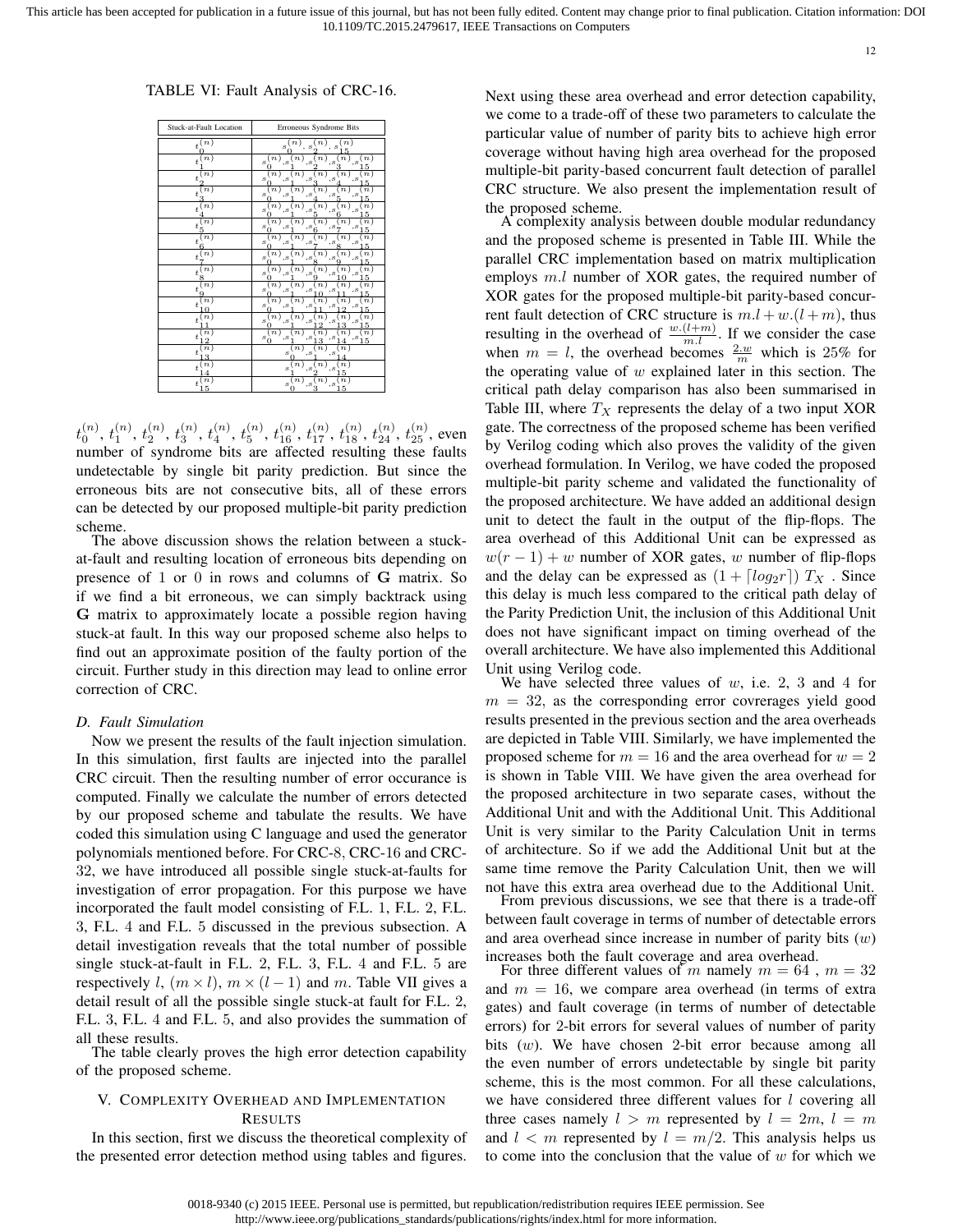This article has been accepted for publication in a future issue of this journal, but has not been fully edited. Content may change prior to final publication. Citation information: DOI 10.1109/TC.2015.2479617, IEEE Transactions on Computers

13

|             |             |         |                          |            |               |                          |            |                          |               |            | ັ       |                          |            |                                |                 |            |
|-------------|-------------|---------|--------------------------|------------|---------------|--------------------------|------------|--------------------------|---------------|------------|---------|--------------------------|------------|--------------------------------|-----------------|------------|
| Generator   | Number of   |         | Stuck-at-fault in F.L. 2 |            |               | Stuck-at-fault in F.L. 3 |            | Stuck-at-fault in F.L. 4 |               |            |         | Stuck-at-fault in F.L. 5 |            | Total Number of Stuck-at-fault |                 |            |
| Polynomial  | Parity Bits | Errors  | Errors                   | Percentage | <b>Errors</b> | Errors                   | Percentage | Errors                   | <b>Errors</b> | Percentage | Errors  | Errors                   | Percentage | Errors Occured                 | Errors Detected | Percentage |
|             |             | Occured | Detected                 |            | Occured       | Detected                 |            | Occured                  | Detected      |            | Occured | Detected                 |            |                                |                 |            |
| CRC-8-CCITT |             |         |                          | 100        | 80            | 80                       | 100        | 72                       | 72            | 100        |         |                          | 100        | 168                            | 168             | 100        |
|             |             |         | õ                        | 100        | 80            | 80                       | 100        | 72                       | 72            | 100        |         |                          | 100        | 168                            | 168             | 100        |
| $CRC-8$     |             |         |                          | 87.5       | 80            | 80                       | 100        | 72                       | 72            | 100        |         |                          | 100        | 168                            | 167             | 99.405     |
|             |             |         |                          | 100        | 80            | 80                       | 100        | 72                       | 72            | 100        |         |                          | 100        | 168                            | 168             | 100        |
|             |             | 16      | 16                       | 100        | 160           | 160                      | 100        | 144                      | 144           | 100        | 16      | 16                       | 100        | 336                            | 336             | 100        |
| $CRC-16$    |             | 16      | 16                       | 100        | 160           | 160                      | 100        | 144                      | 144           | 100        | 16      | 16                       | 100        | 336                            | 336             | 100        |
|             |             | 16      | 16                       | 100        | 160           | 160                      | 100        | 144                      | 144           | 100        | 16      | 16                       | 100        | 336                            | 336             | 100        |
|             |             | 32      | 24                       | 75         | 320           | 320                      | 100        | 288                      | 288           | 100        | 32      | 32                       | 100        | 672                            | 664             | 98.81      |

3 32 29 90.6 320 320 100 288 288 100 32 32 100 672 669 99.553 4 32 31 96.875 320 320 100 288 288 100 32 32 100 672 671 99.851 5 32 31 96.875 320 320 100 288 288 100 32 32 100 672 671 99.851

TABLE VII: Error Detection Capability of the proposed scheme for single-bit stuck-at fault for all fault locations.

TABLE VIII: Complexity Overhead of the Proposed Scheme from ASIC Implementation Results

| Generator  | Number of   |                       | Area                                 | Time       |                                   |            |                     |                        |            |
|------------|-------------|-----------------------|--------------------------------------|------------|-----------------------------------|------------|---------------------|------------------------|------------|
| Polynomial | Parity Bits | Original Architecture | Fault Detection Architecture without | Overhead   | Fault Detection Architecture with | Overhead   | Original            | <b>Fault Detection</b> | Overhead   |
|            |             | $um^2$                | Additional Unit $(\mu m^2)$          | Percentage | Additional Unit $(\mu m^2)$       | Percentage | Architecture $(ns)$ | Architecture $(ns)$    | Percentage |
| $CRC-16$   |             | 16811                 | 21249                                | 26.4       | 22072                             | 31.3       | 2.93                | 3.37                   | 15.2       |
|            |             | 72917                 | 82031                                | 12.5       | 84364                             | 15.7       | 4.23                | 4.76                   | 12.7       |
| CRC-32     |             | 72917                 | 87135                                | 19.5       | 88885                             | 21.9       | $\overline{4.23}$   | 4.83                   | 14.3       |
|            |             | 72917                 | 91656                                | 25.7       | 93407                             | 28.1       | 4.23                | 4.89                   | 15.6       |

get a high value of fault coverage while the area overhead is not very high, i.e. the operating value of  $w$  can be safely considered as  $w = \frac{m}{8}$  for  $l = m$ . In short, if we use this operating value of  $w$ , we will achieve good fault coverage and at the same time, area overhead of the design will not be too high. Table II shows that fault coverage is independent of  $l$ while Table III shows that area overhead is linearly dependent on l which gets confirmed from our calculation. For  $l = m$ , the operating value of w is  $w = \frac{m}{8}$ . If  $l > m$ , the operating value of w is found to be reduced from  $w = \frac{m}{8}$  to take care of linearly increasing area overhead. So, for  $l > m$ , operating value of w is less than  $\frac{m}{8}$ . Similarly, for  $l < m$ , operating value of w is found to be safely increased from  $w = \frac{m}{8}$ .

CRC-32

#### VI. CONCLUSIONS

In this paper, we have proposed a concurrent fault detection design structure for parallel CRC architecture. Two different cases, namely  $l \geq m$  and  $l < m$  have been considered and the formulation for the multiple-bit parity-based concurrent fault detection scheme has been derived followed by the implementation of the corresponding architecture for each of them.

The error and fault coverage of the proposed scheme have been analyzed in detail using error and fault models. We have also presented a formulation for the error detection capability of the scheme covering all the possible  $2^m - 1$  cases where the output can become erroneous. Moreover, a thorough analysis of all the possible single stuck-at fault locations have been discussed. Furthermore, we have investigated the relation between stuck-at fault location and error propagation resulting in an erroneous output and the relation between this propagation with the CRC generator polynomial. Finally, the fault detection capability and the theoretical time and area overheads of the proposed schemes have been reported and confirmed by software simulation and ASIC implementation results. We have coded the proposed scheme in C for software simulation and in Verilog for ASIC implementation purpose. The proposed method is shown to be area efficient and at the same time it has a high fault detection capability. The proposed multiple-bit parity prediction scheme has also been shown to have not only the ability to detect a fault, but also to point out the region of the fault. This potential advantage can further be utilized while extending the proposed scheme to correct the error online in future, i.e., to achieve an error free output even in the presence of a hardware fault.

#### ACKNOWLEDGEMENTS

The authors would like to thank the reviewers for their valuable comments. This work has been supported by NSERC Discovery Accelerator Supplementary Grants awarded to Arash Reyhani-Masoleh. The authors also thank CMC for the CAD tools.

#### **REFERENCES**

- [1] W. Peterson and D. Brown, "Cyclic codes for error detection," *in Proc. IRE*, vol. 49, no. 1, pp. 228–235, 1961.
- [2] ATM Layer Specification, ITU-T Recommendation I.361, 1999.
- [3] IEEE Standard for Information Technology: Carrier Sense Multiple Access with Collision Detection (CSMA/CD) Access Method and Physical Layer Specifications. ANSI/IEEE Std 802.3-2005.
- [4] Wireless LAN Medium Access Control (MAC) and Physical Layer (PHY) Specifications. ANSI/IEEE Std 802.11-1999.
- [5] IEEE Standard for Local and Metropolitan Area Networks: Air Interface for Fixed and Mobile Broadband WirelessAccess Systems. ANSI/IEEE Std. 802.16-2004.
- [6] C. Kennedy, "High Performance Hardware and Software Implementations of the Cyclic Redundancy Check Computation," *Thesis, University of Western Ontario,* 2009.
- [7] S. Lin and D.J. Costello, *Error Control Coding*, Englewood Cliffs, NJ: Prentice-Hall*,* 1983.
- [8] T. Ramabadran and S. Gaitonde, "A tutorial on CRC computations," *IEEE Micro*, vol. 8, no. 4, pp. 62–75, Aug. 1988.
- [9] T.-B. Pei and C. Zukowski, "High-speed parallel CRC circuits in VLSI," *IEEE Trans. on Communications,* vol. 40, no. 4, pp. 653–657, Apr. 1992.
- [10] G. Albertengo and R. Sisto, "Parallel CRC generation," *IEEE Micro,* vol. 10, no. 5, pp. 63–71, Oct. 1990.
- [11] G. Campobello, G. Patane, and M. Russo, "Parallel CRC realization," *IEEE Trans. on Computers,* vol. 52, no. 10, pp. 1312–1319, Oct. 2003.
- [12] M.-D. Shieh, M.-H. Sheu, C.-H. Chen, and H.-F. Lo, "A systematic approach for parallel CRC computations," *Journal of Information Science and Eng.,* vol. 17, no. 3, pp. 445–461, 2001.
- [13] M. Sprachmann, "Automatic generation of parallel CRC circuits," *IEEE Design and Test of Computers,* vol. 18, no. 3, pp. 108–114, 2001.
- [14] C. Cheng and K.K. Parhi, "High-speed parallel CRC implementation based on unfolding, pipelining, and retiming," *IEEE Trans. on Circuits and Syst. II, Express Briefs*, vol. 53, no. 10, pp. 1017–1021, Oct. 2006.
- [15] C. Cheng, K.K. Parhi, *"*High Speed VLSI Architecture for General Linear Feedback Shift Register (LFSR) Structures," *IEEE Conference,* 2009.
- [16] M. Ayinala and K.K. Parhi, "High-Speed Parallel Architectures for Linear Feedback Shift Registers," *IEEE Trans. on* Signal Processing, vol. 59, no. 9, pp. 4459-4469, Sep. 2011.